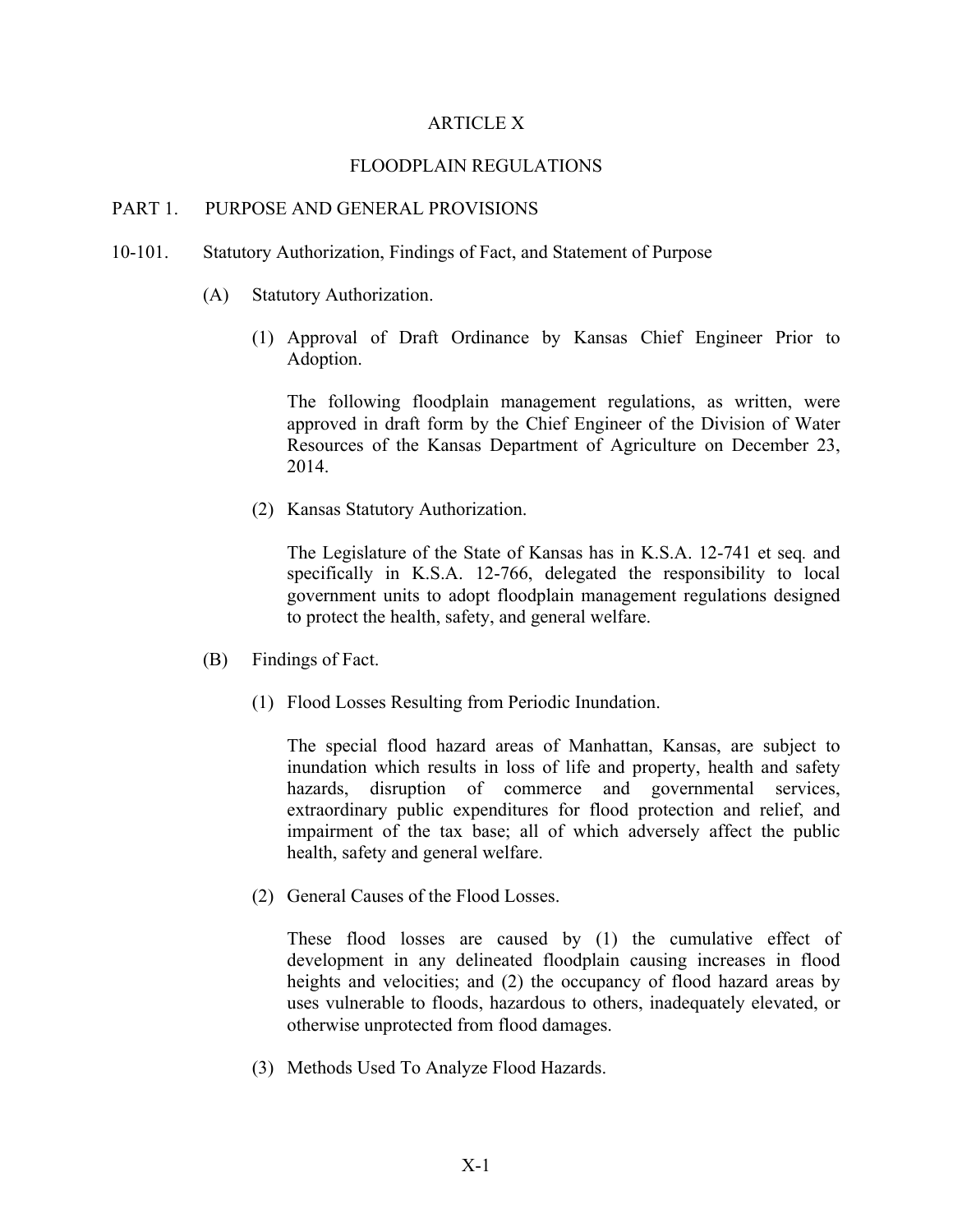The FEMA and Community Special Flood Hazard Areas are those identified in the effective Flood Insurance Study (FIS) for Riley County and Pottawatomie County, dated March 16, 2015, and its accompanying Flood Insurance Rate Maps (FIRM), and local or FEMA approved revisions to the FIRM and/or FIS which are adopted by reference and declared to be a part of this Article.

In areas where a Preliminary FIRM and Preliminary FIS exist, Community Base Flood Elevations shown on the Preliminary FIRM and Preliminary FIS shall be used for local regulatory purposes, if they are higher than those shown on the effective FIRM and FIS.

The initial Flood Insurance Rate Maps are as follows for the jurisdictional areas at the initial date:

City of Manhattan dated April 1, 1982.

Riley County Unincorporated Areas dated October 1, 1981.

Pottawatomie County Unincorporated Areas dated February 17, 1988.

The Flood Insurance Study (FIS) is the basis of this ordinance and uses a standard engineering method of analyzing flood hazards, which consist of a series of interrelated steps.

- (a) Selection of a base flood that is based upon engineering calculations, which permit a consideration of such flood factors as its expected frequency of occurrence, the area inundated, and the depth of inundation. The base flood selected for this ordinance is representative of large floods, which are characteristic of what can be expected to occur on the particular streams subject to this ordinance. It is in the general order of a flood which could be expected to have a one (1%) percent chance of occurrence in any one (1) year as delineated on the Federal Insurance Administrator's FIS, and illustrative materials dated March 16, 2015 as amended, and any future revisions thereto.
- (b) Calculation of water surface profiles that are based on a standard hydraulic engineering analysis of the capacity of the stream channel and overbank areas to convey the regulatory flood.
- (c) Computation of a floodway required to convey this flood without increasing flood heights more than one (1) foot at any point.
- (d) Delineation of floodway encroachment lines within which no development is permitted that would cause any increase in flood height.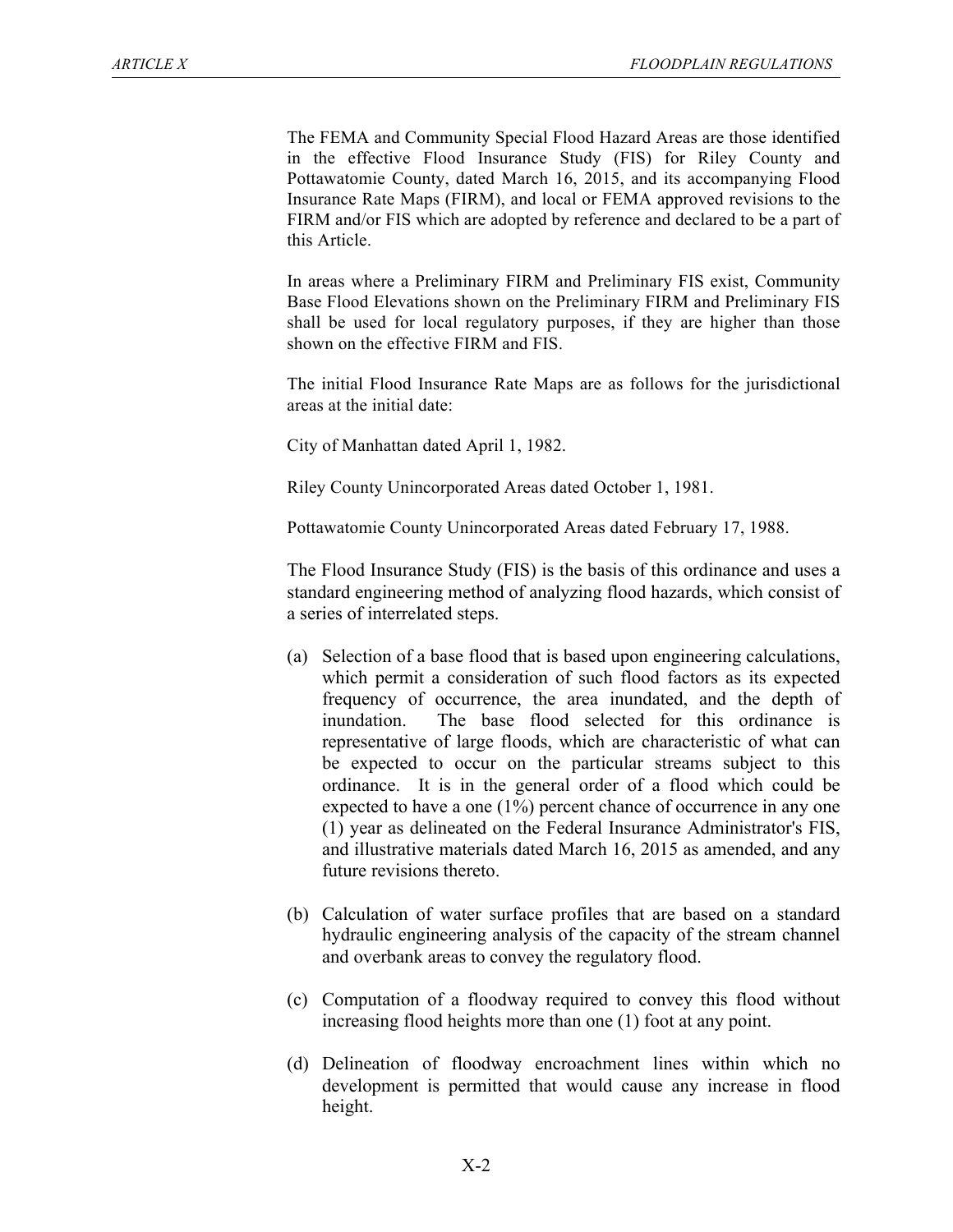- (e) Delineation of floodway fringe; i.e., that area outside the floodway encroachment lines, but still subject to inundation by the base flood.
- (C) Statement of Purpose.
	- (1) It is the purpose of this Article to promote the public health, safety and general welfare and to minimize flood losses resulting from periodic inundation of the base flood by applying provisions designed to:
		- (a) Restrict or prohibit uses which are dangerous to health, safety or property in times of flood or cause undue increases in flood heights or velocities.
		- (b) Require that uses vulnerable to floods, including public facilities, which serve such uses, be provided with flood protection at the time of initial construction.
		- (c) Protect individuals from buying or leasing lands which are unsuited for intended purposes because of flood hazard.
		- (d) Minimize the need for rescue and relief efforts associated with flooding, generally undertaken at the expense of the general public.
		- (e) Assure that eligibility is maintained for property owners in the community to purchase flood insurance in the National Flood Insurance Program.

## 10-102. General Provisions.

- (A) Official Floodplain Map.
	- (1) The Official Floodplain Map shall consist of the FIRM, Flood Insurance Rate Map for Riley County, Kansas; Pottawatomie County, Kansas; and Incorporated Areas, consisting of the Map Panels listed on Map Index Sheet dated March 16, 2015, and any future revisions thereto, and the Federal Emergency Management Agency (FEMA) Flood Insurance Study for Riley County, Kansas; Pottawatomie County, Kansas; and Incorporated Areas, dated March 16, 2015. The Official Floodplain Map consists of the FEMA flood model and the community flood model. The Official Floodplain Map shall also consist of all modifications or changes to the above by the Federal Emergency Management Agency.
	- (2) The Official Floodplain Map shall apply to all land within the jurisdiction of the City of Manhattan subject to the base flood.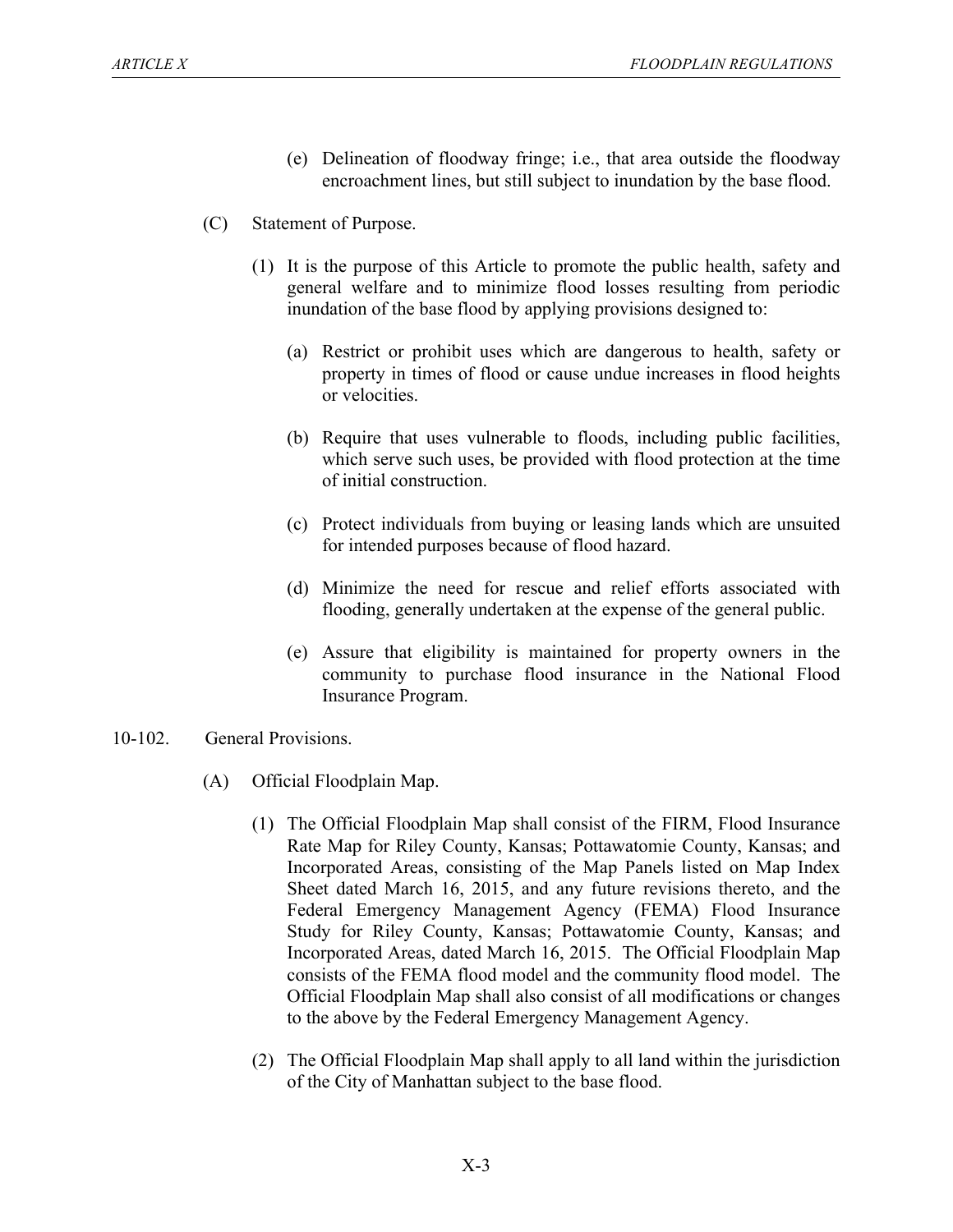- (B) Floodplain Overlay Districts.
	- (1) The Official Floodplain Map shall be applied as two (2) overlay districts for the purposes set forth in  $10-101(C)(1)(a-e)$ . Land uses not meeting the development standards of this Article and those Articles of the underlying zoning districts are prohibited.
		- (a) Floodway Overlay District (FW):
			- (1) The FW District boundaries are identified on the FIRM of as the FEMA Floodway and shall be consistent with those boundaries.
		- (b) Floodway Fringe Overlay District (FF):
			- (1) The FF District boundaries are identified on the FIRM as numbered and unnumbered A Zones (including A, AE, AO and AH Zones), and Zone X (FUTURE CONDITIONS  $1\%$ ANNUAL FLOOD HAZARD) and shall be consistent with those boundaries.
- (C) Rules for Interpretation of District Boundaries.
	- (1) The boundaries of the Floodway and Floodway Fringe Overlay Districts shall be determined by scaling distances on the Official Zoning Map and on the Flood Insurance Rate Map (FIRM). Where interpretation is needed as to the exact location of the boundaries of the districts as shown on the Official Zoning Map or FIRM, for example where there appears to be a conflict between a mapped boundary and actual field conditions, the Floodplain Administrator shall make the necessary interpretations. The base flood elevation for the point in question shall be the governing factor in locating the district boundary on the land. Any person contesting the location of the district boundary shall be given a reasonable opportunity to present their case to FEMA for an amendment or revision of the boundary.
- (D) Compliance.
	- (1) No development located within a FW or FF District shall be located, extended, converted or structurally altered without full compliance with the terms of this Article.
- (E) Abrogation and Greater Restrictions.
	- (1) It is not intended by this Article to repeal, abrogate, or impair any existing easements, covenants, or deed restrictions. However, where this Article imposes greater restrictions, the provisions of this Article shall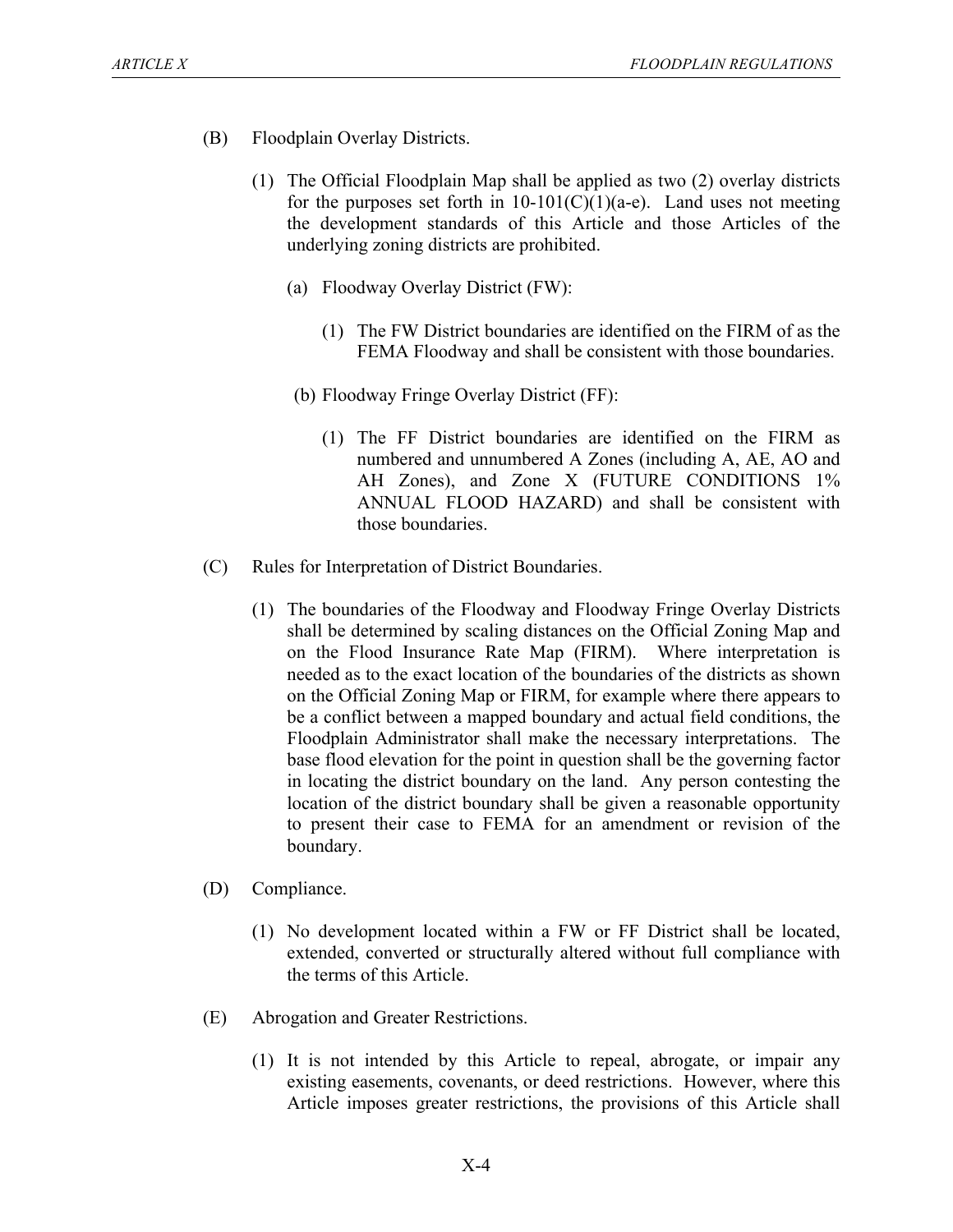prevail. All other Articles inconsistent with this Article are hereby repealed to the extent of inconsistency only.

- (F) Public Hearings Required By Regulatory Agencies.
	- (1) In the event FEMA, the Kansas Department of Agriculture, or any other regulatory agency having jurisdiction over matters covered by this Article requires the City to conduct a public hearing related to such matters, and the method by which such public hearing is to be conducted is not prescribed by such agency or elsewhere in these regulations, such method shall be as follows:
		- (a) Written notice of such hearing shall be mailed at least 20 days before the hearing to all affected property owners. The Floodplain Administrator may require any applicant to provide the City with a list of the names and addresses of all affected property owners.
		- (b) Notice of such hearing shall be published once in the official City newspaper at least 20 days prior to the hearing.
		- (c) The Floodplain Administrator may request the Manhattan Urban Area Planning Board to review the matter prior to the public hearing if the public hearing is to be conducted by the Governing Body.
- (G) Use of Other Base Flood Data in Identified Floodplains Where Base Flood Elevations Have Not Been Established.
	- (1) When base flood elevation data has not been provided in accordance with Section 10-102(A)(1), the Floodplain Administrator shall obtain, review, and reasonably utilize any base flood elevation and floodway data available from federal, state or other sources as criteria for requiring that new construction, substantial improvements, or other development shall comply with the requirements of this Article.
	- (2) If a floodway has not been designated, no development, including sanitary landfills, shall be permitted within the Floodplain, unless it is demonstrated by the developer that the cumulative effect of the proposed development, when combined with all other existing and anticipated development, as shown in the Future Land Use Map of the Comprehensive Plan, other area planning studies or approved development plan, will not increase the base flood elevation by more than one (1) foot on the average cross section of the reach in which the development is located as shown on the Flood Insurance Study.
	- (3) Any use of data required in this section which would alter the location of the Floodplain, FW District or FF District shall be subject to the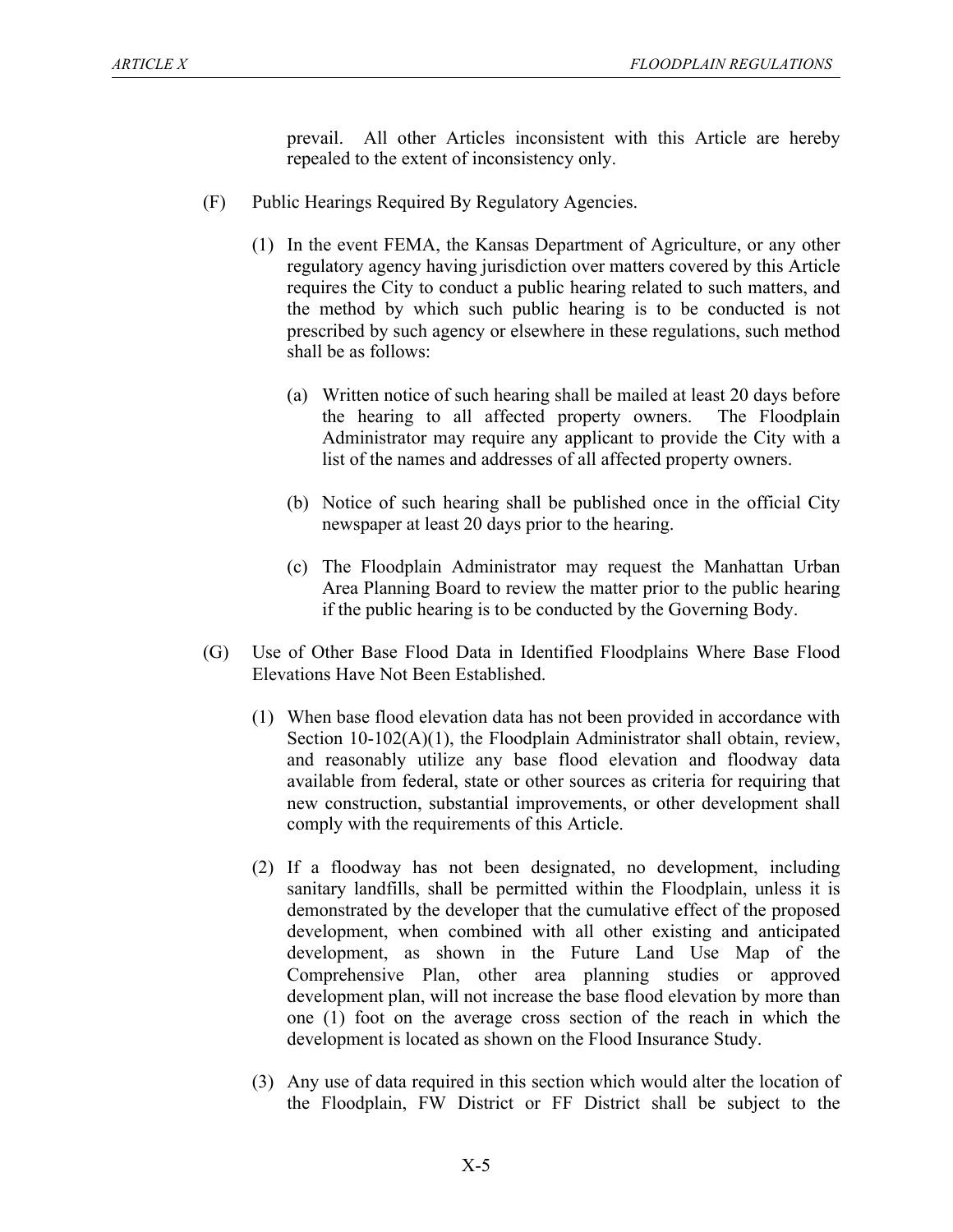additional requirements of Section 10-102(E).

## 10-103. Administration.

- (A) The Zoning Administrator, or his/her designee, shall serve as the Floodplain Administrator and shall administer, enforce and implement the provisions of this Article.
- (B) Duties of the Floodplain Administrator shall include, but are not limited to, the following:
	- (1) Review all Floodplain Development Permits for proposed development to assure that sites are reasonably safe from flooding and that the floodplain development requirements of this Article have been satisfied.
	- (2) Review Floodplain Development Permits for proposed development to assure that all necessary permits have been obtained from federal, state, or local governmental agencies from which prior approval is required.
	- (3) Notify adjacent communities and the Kansas Department of Agriculture Division of Water Resources prior to any alteration or relocation of a watercourse, and submit evidence of such notification to FEMA.
	- (4) Assure that maintenance is provided within the altered or relocated portion of the watercourse so that the flood carrying capacity is not diminished.
	- (5) Verify the actual elevation (in relation to mean sea level) of the lowest floor (including basement) of all new or substantially improved structures through the permit applicant's submission of Elevation Certificates applicant and record and maintain records of these certificates.
	- (6) When floodproofing is utilized for a particular structure the Floodplain Administrator shall require certification of floodproofing submitted by a permit applicant from a registered professional engineer or architect.
	- (7) Verify the actual elevations (in relation to mean sea level) to which the new or substantially improved structures have been floodproofed through the permit applicant's submission of Floodproofing Certificates, and record and maintain records of these certificates.
	- (8) If a violation of this Article is found, the Floodplain Administrator shall notify the person responsible for creating or maintaining such violation, indicate the nature of the violation and order the action necessary to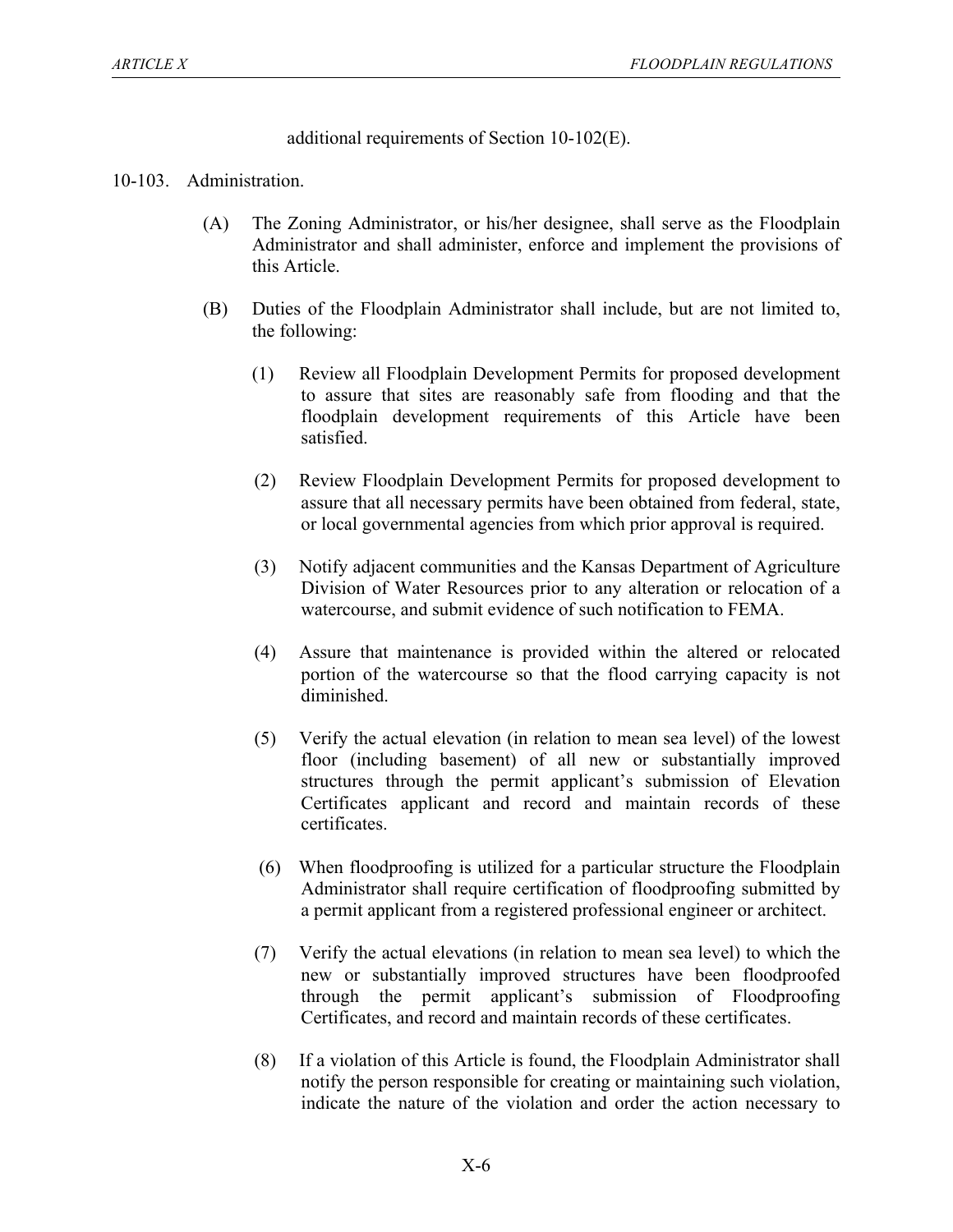correct it.

- (9) Review subdivision proposals and other proposed new development, including manufactured home parks or subdivisions, to determine whether such proposals will be reasonably safe from flooding. Determine date of start of construction when necessary.
- (10) Issue Floodplain Development Permits for all approved applications.
- (11) Adopt and issue the Floodplain Regulation Technical Guidance documents for this article, which can be amended administratively, as needed.
- 10-104. Warning and Disclaimer of Liability.

The degree of flood protection required by this Article is considered reasonable for regulatory purposes and is based on engineering and scientific methods of study. Larger floods may occur on rare occasions or the flood height may be increased by man-made or natural causes, such as ice jams and bridge openings restricted by debris. These regulations do not imply that areas outside floodway and floodway fringe district boundaries or land uses permitted within such districts will be free from flooding or flood damage. This Article shall not create liability on the part of the City of Manhattan or any officer or employee thereof for any flood damages that may result from reliance on this Article or any administrative decision lawfully made thereunder.

10-105. Definitions.

For the purposes of this Article, the following definitions shall apply. Unless specifically defined below, words or phrases used in this Article shall be interpreted so as to give them the meaning they have in common usage and to give this Article it's most reasonable application.

100-YEAR FLOOD means a flood having a one percent (1%) chance of being equaled or exceeded in any given year.

AREA OF SHALLOW FLOODING means a designated Zone AO or AH on a community's Flood Insurance Rate Map (FIRM) with a one (1%) percent or greater annual chance of flooding to an average depth of one (1) to three (3) feet where a clearly defined channel does not exist, where the path of flooding is unpredictable and where velocity flow may be evident. Such flooding is characterized by ponding or sheet flow.

BASEMENT means any area of the building having its floor subgrade (below ground level) on all sides.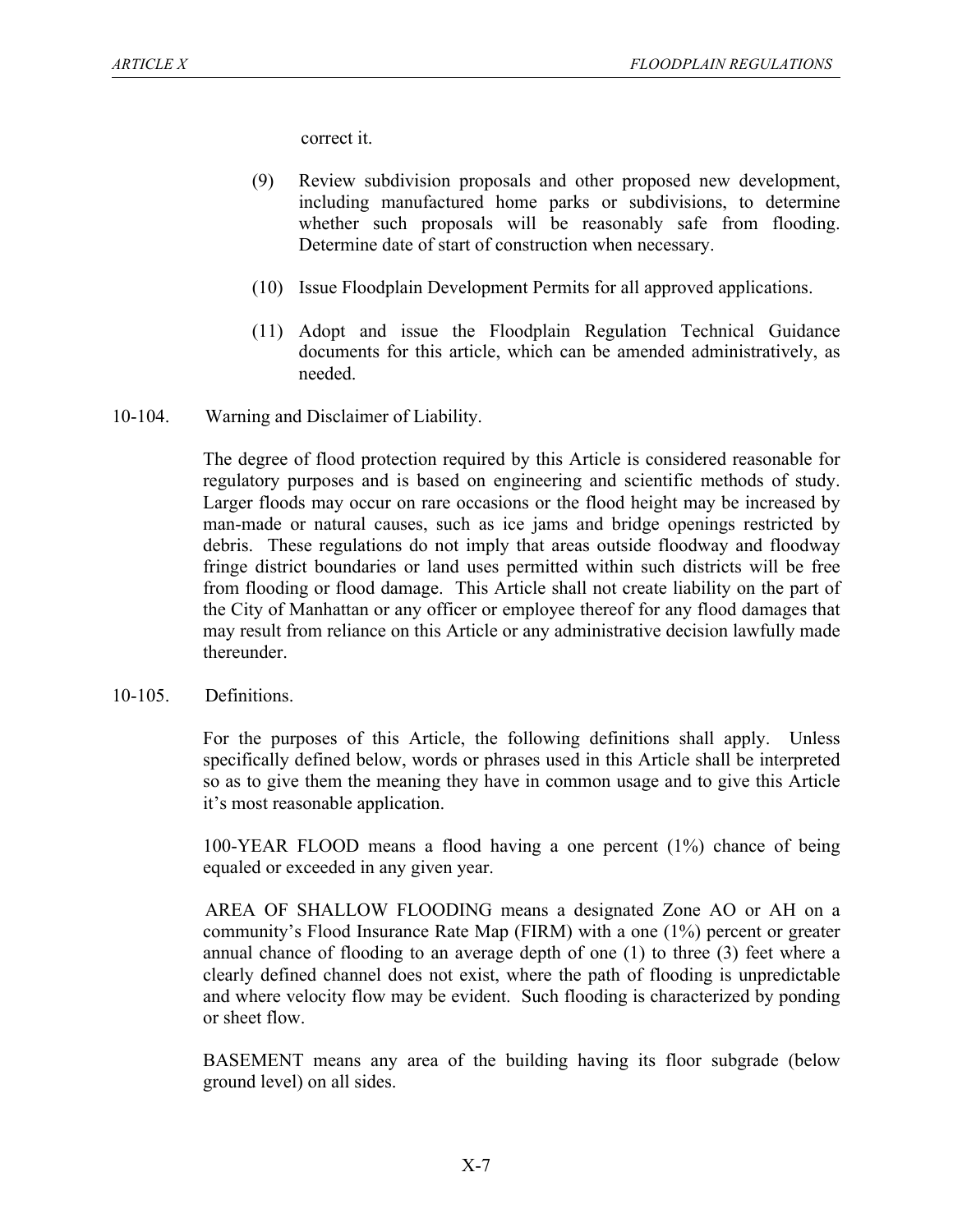COMMUNITY BASE FLOOD means the flood, determined using future land use conditions, having a one (1%) percent chance of being equaled or exceeded in any given year. This area is represented on the FIRM(s) as Zone X (Future Base Flood).

COMMUNITY BASE FLOOD ELEVATION means the water surface elevation shown on the FIRM and in the Flood Insurance Study, having a one (1%) percent chance of being equaled or exceeded in any given year, determined using the future land use conditions.

COMMUNITY FLOOD FRINGE AREA is the land area located between the Floodway and the outer edge of Zone X (Future Base Flood), as shown on the FIRMs.

COMMUNITY SPECIAL FLOOD HAZARD AREA represents the community initiated flood study that has different parameters than the standard FEMA Flood Insurance Study. The Community Special Flood Hazard Area is the land subject to a one (1%) percent or greater chance of flooding in any given year from a Community Base Flood, as created by the community initiated flood study. It includes the FEMA Floodway, Zones A, AE, AH, AO and Zone X (Future Base Flood).

COMPENSATORY STORAGE means an excavated, hydraulically equivalent volume of storage used to offset the loss of existing flood storage volume when fill, materials or structures are placed within a Community Special Flood Hazard Area.

CRITICAL FACILITY means a structure used to house a function that is vulnerable or is deemed essential to the community by the Floodplain Administrator, including but not limited to child and adult daycare facilities, nursing homes, schools, hospitals, fire, police and medic facilities and other uses as deemed by the Floodplain Administrator.

DEVELOPMENT means any man-made change to improved or unimproved real estate, including but not limited to buildings or other structures, levees, levee systems, mining, dredging, filling, grading, paving, excavation or drilling operations or storage of equipment or materials.

DRYLAND ACCESS means a vehicular access route that is gravel, paved or concrete, at least 12 feet wide, which is above the Community Base Flood Elevation and connects a habitable structure to a public street that is elevated above the Community Base Flood Elevation.

ELEVATED STRUCTURE means a non-basement structure built to have the lowest floor elevated above the ground level by solid foundation perimeter walls, pilings, columns (posts and piers), or shear walls.

EQUAL DEGREE OF ENCROACHMENT means a standard applied in determining the location of encroachment limits so that floodplain lands on both sides of a stream are capable of conveying a proportionate share of flood flows. This is determined by considering the effect of encroachment on the hydraulic efficiency of the floodplain along both sides of a stream for a significant reach.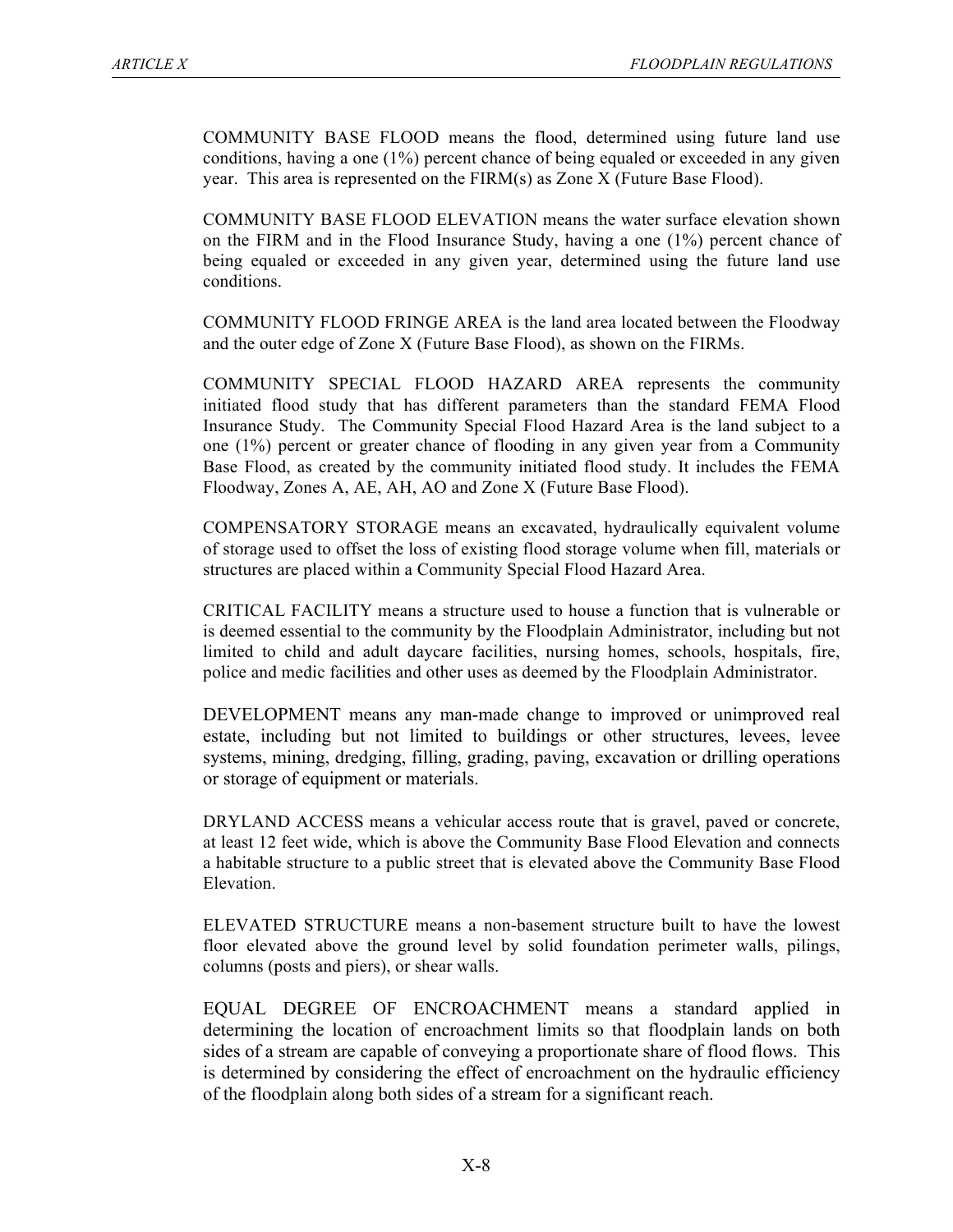EXCEPTION, for the purposes of this Article, an exception shall mean a grant of relief by the City of Manhattan from the terms of a floodplain management regulation.

EXISTING MANUFACTURED HOME PARK OR SUBDIVISION means a manufactured home park or subdivision for which the construction of facilities for servicing the lots on which the manufactured homes are to be affixed (including, at a minimum, the installation of utilities, the construction of streets, and either final site grading or the pouring of concrete pads) is completed before the effective date of the Floodplain Regulations adopted by a community.

EXPANSION TO AN EXISTING MANUFACTURED HOME PARK OR SUBDIVISION means the preparation of additional sites by the construction of facilities for servicing the lots on which the manufactured homes are to be affixed (including the installation of utilities, the construction of streets, and either final site grading or the pouring of concrete pads).

FAIR MARKET VALUE OR MARKET VALUE means an estimate of what is a fair, economic, just and equitable value under normal local market conditions.

FEMA means the Federal Emergency Management Agency.

FEMA BASE FLOOD means the flood, determined using land use conditions at the time of the Flood Insurance Study, having a one percent (1%) chance of being equaled or exceeded in any given year. This area is represented on the FIRMs as Zones A, AE, AH and AO.

FEMA BASE FLOOD ELEVATION (BFE) means the water surface elevation shown on the Flood Insurance Rate Map and in the Flood Insurance Study, having a one (1%) percent chance of being equaled or exceeded in any given year, determined using land use conditions present at the time of the study.

FEMA FLOOD FRINGE is the land area located between the FEMA Floodway and the outer lines edges of Zone A, AE, AH and AO, as shown on the FIRMs.

FEMA FLOODWAY means the channel of a river or other watercourse and the adjacent land areas that must be reserved in order to discharge the FEMA Base Flood, without cumulatively increasing the water surface elevation more than 1.0 foot. FEMA Floodway Lines are the lateral limits of the FEMA Floodway.

FEMA SPECIAL FLOOD HAZARD AREA is the land subject to a one (1%) percent or greater chance of flooding in any given year from a FEMA Base Flood. It includes the FEMA Floodway, and the FEMA Zones A, AE, AH and AO.

FLOOD OR FLOODING means a general and temporary condition of partial or complete inundation of normally dry land areas from: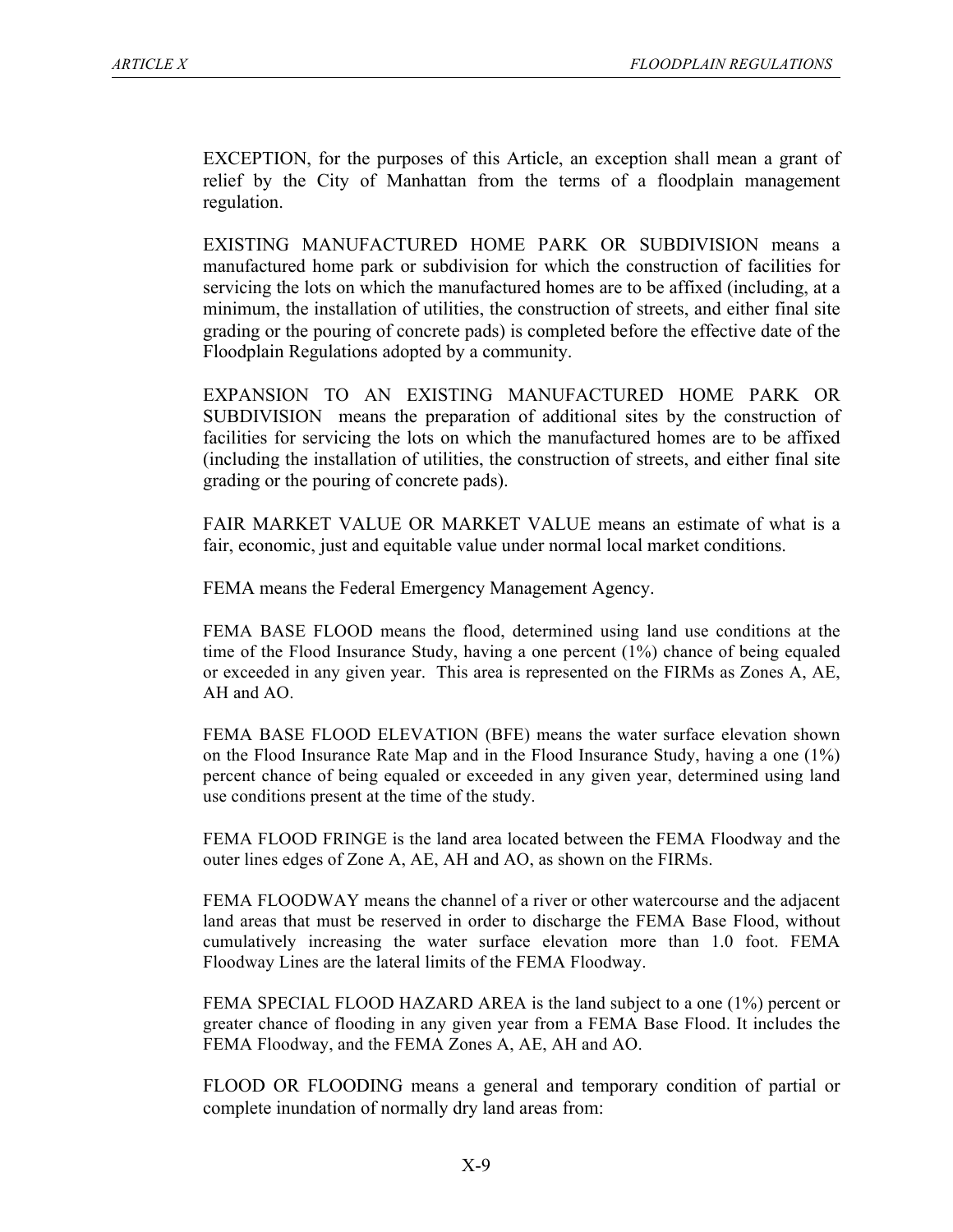- (1) The overflow of waters normally confined between the banks of a stream or other watercourse, or;
- (2) The unusual and rapid accumulation or runoff of surface waters from any source, or;
- (3) The collapse or subsidence of land along the shore of a lake or other body of water as a result of erosion or undermining caused by waves or currents of water exceeding anticipated cyclical levels or suddenly caused by an unusually high water level in a natural body of water, accompanied by a severe storm, or by an unanticipated force of nature, such as flash flood, or by some similarly unusual and unforeseeable event which results in flooding as defined above in paragraph one (1) above.

FLOOD FREQUENCY means the average frequency, statistically determined, for which it is expected that a specific flood level or discharge may be equaled or exceeded.

FLOOD INSURANCE RATE MAP (FIRM) means the official map on which the Federal Emergency Management Agency has delineated both the area of special flood hazard and the risk premium zones applicable to the community.

FLOOD INSURANCE STUDY means an examination, evaluation and determination of flood hazards and, if appropriate, corresponding water surface elevations.

FLOODPLAIN means the land area inundated by a flood of a given magnitude as determined by the Flood Insurance Study or by an approved Hydrologic and Hydraulic Study.

FLOODPROOFING means any combination of structural and nonstructural additions, changes, or adjustments to structures which reduce or eliminate flood damage to real estate or improved real property, water and sanitary facilities, structures and their contents.

FLOODPLAIN ADMINISTRATOR means the person, agent, or his or her designees, that administers, implements and enforces the provisions of this Article.

FLOODPLAIN DEVELOPMENT PERMIT means a signed document from the Floodplain Administrator, the City Engineer and Building Official, when applicable, authorizing development in a floodplain, including all necessary supporting documentation as required by permit application.

FLOOD PROTECTION ELEVATION means the elevation to which all structures located within the Community Special Flood Hazard Area or FEMA Special Flood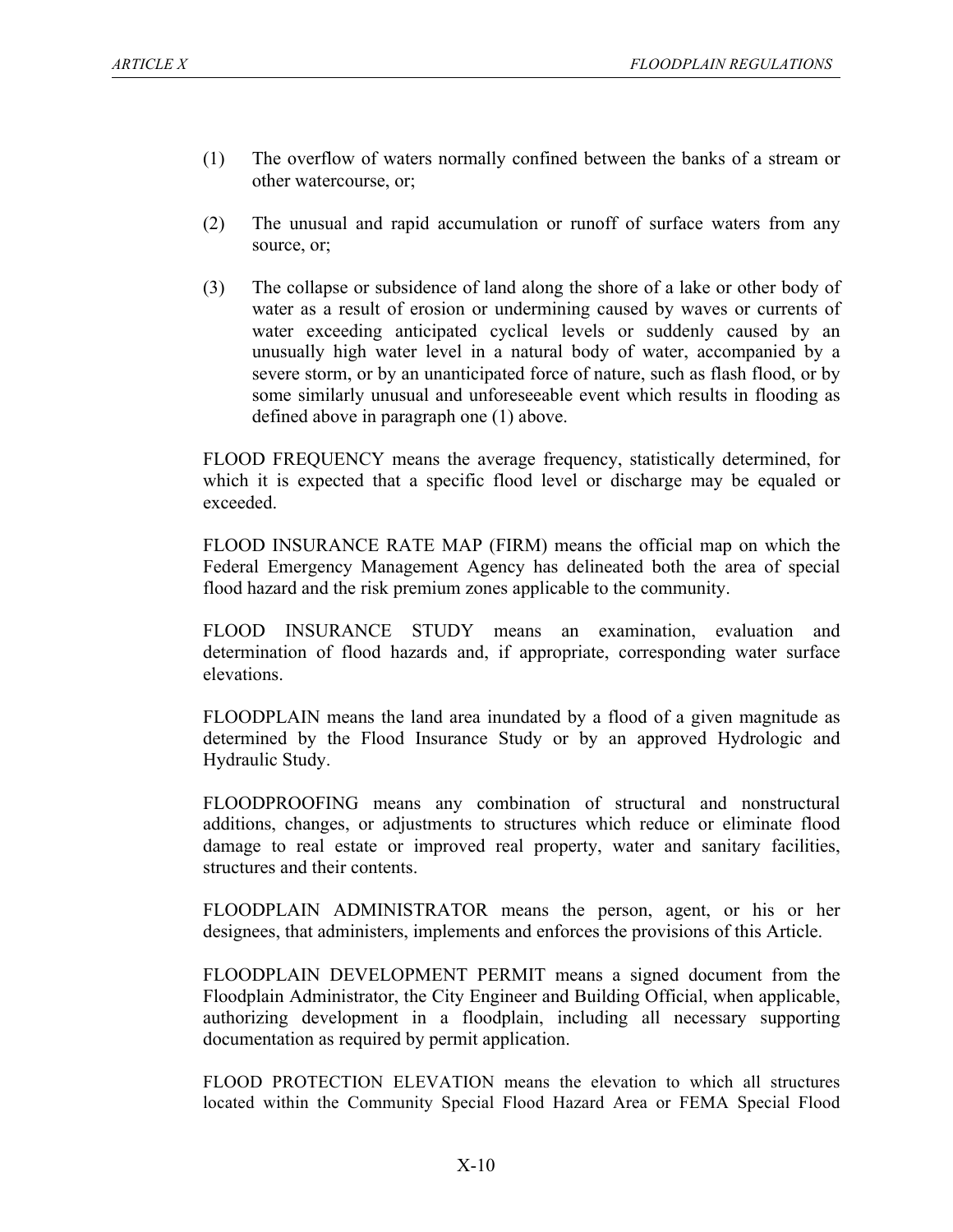Hazard Area must be elevated or floodproofed, if non-residential. Where the Community Base Flood Elevation is provided, the elevation shall be that elevation plus one (1) foot of freeboard. Where the Community Base Flood Elevation is not provided, the Flood Protection Elevation shall be the FEMA Base Flood Elevation plus two (2) foot of freeboard.

FLOOD RESISTANT MATERIALS means any building product capable of withstanding direct and prolonged contact with floodwaters without sustaining significant damage. "Prolonged contact" means at least 72 hours and "significant damage" is any damage requiring more than low-cost cosmetic repair (such as paint). Examples of flood resistant materials include, but are not limited to, concrete, stone, galvanized or stainless steel or pressure treated lumber.

FREEBOARD means the height added to the Community or FEMA Base Flood Elevation (BFE) to account for the many unknown factors that could contribute to flood heights greater that the height calculated for a selected size flood and floodway conditions, blockage of bridge openings, and the hydrological effect of urbanization of the watershed.

HIGHEST ADJACENT GRADE means the highest natural elevation of the ground surface prior to construction next to the proposed walls of a structure.

HISTORIC STRUCTURE means any structure that is:

- (1) Listed individually in the National Register of Historic Places (a listing maintained by the United States Department of Interior) or preliminarily determined by the Secretary of the Interior as meeting the requirements for individual listing on the National Register;
- (2) Certified or preliminarily determined by the Secretary of the Interior as contributing to the historical significance of a registered historic district or a district preliminarily determined by the Secretary to qualify as a registered historic district;
- (3) Individually listed on a state inventory of historic places in states with historic preservation programs which have been approved by the Secretary of Interior; or,
- (4) Individually listed on a local inventory of historic places in communities with historic preservation programs that have been certified either:
	- (a) By an approved state program as determined by the Secretary of the Interior; or,
	- (b) Directly by the Secretary of the Interior in states without approved programs.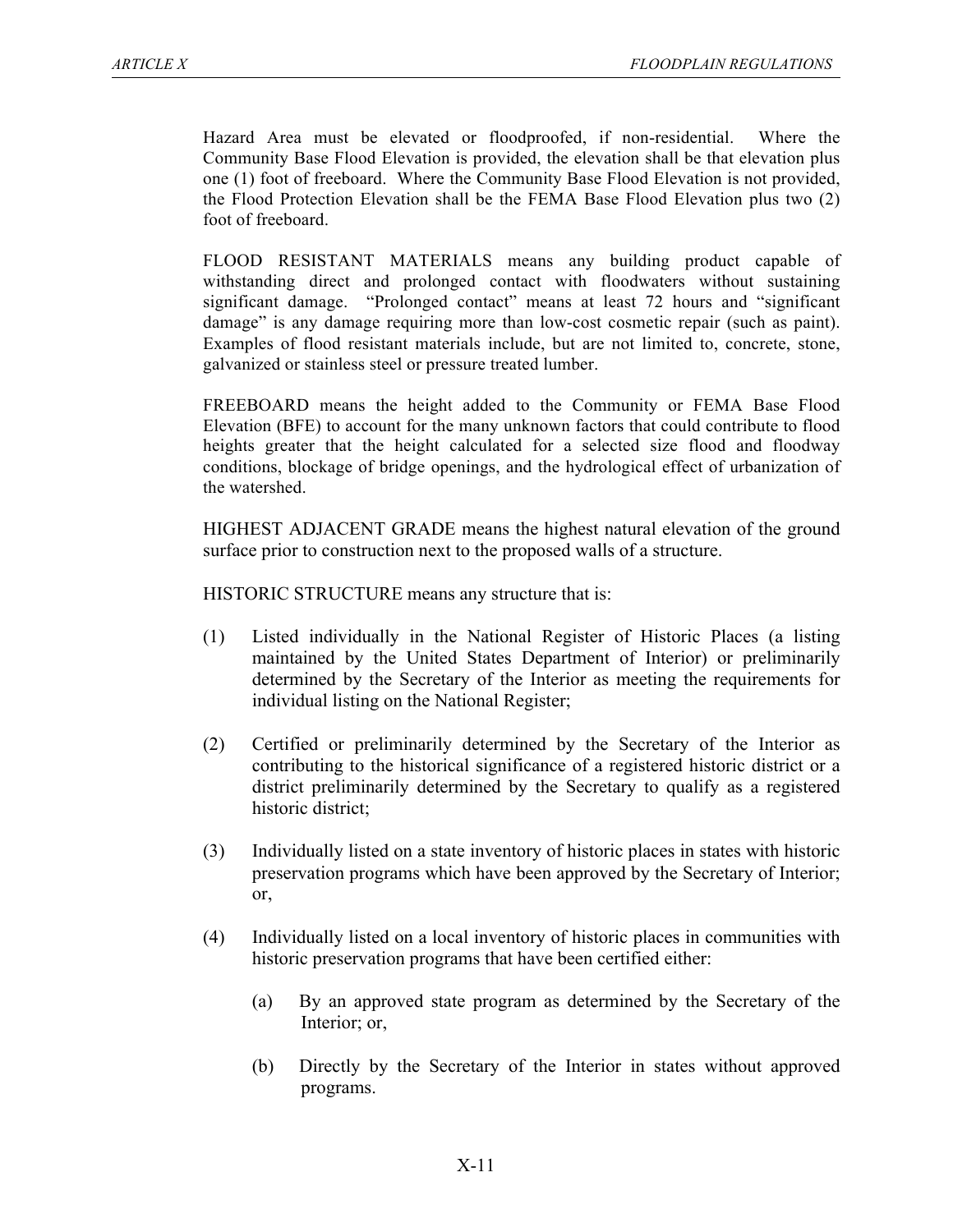LETTER OF MAP AMENDMENT (LOMA) means a letter from FEMA that officially removes a property or building from the FEMA Special Flood Hazard Area (SFHA) that was inadvertently shown in the SFHA on the FIRM.

LETTER OF MAP REVISION (LOMR) means an official amendment to the current effective FEMA FIRM based on as-built conditions and/or more accurate data. It is issued by FEMA and may change FEMA Base Flood Elevations, the location of the FEMA Floodway Lines and/or the location of the FEMA Flood Fringe line.

LETTER OF MAP REVISION BASED ON FILL (LOMR-F) means a letter from FEMA that officially removes a property from the FEMA Special Flood Hazard Area (SFHA) as a result of placing fill on the property.

LOWEST ADJACENT GRADE (LAG) means the elevation of the ground, sidewalk or patio slab at the lowest point, immediately next to the structure, or deck support, after completion of the building.

LEVEE means a manmade structure, usually an earthen embankment, floodwall or a combination of both that is designed and constructed to contain, control or divert the flow of water so as to provide protection from temporary flooding.

LOWEST ADJACENT GRADE (LAG) means the elevation of the ground, or concrete immediately next to the building, after completion of the building. This elevation is required for the finished construction elevation certificate and other floodplain permitting documents.

LOWEST FLOOR means the lowest floor of the lowest enclosed area which includes a basement or cellar. An unfinished or flood resistant enclosure, usable solely for parking of vehicles, building access or storage, in an area other than a basement area, is not considered a building's lowest floor, provided that such enclosure is not built so as to render the structure in violation of the applicable floodproofing design requirements of this Article.

MANUFACTURED HOME means a structure, transportable in one or more sections, which is built on a permanent chassis and is designed for use with or without a permanent foundation when attached to the required utilities. The term "manufactured home" does not include a "recreational vehicle". This definition incorporates both Manufactured Home and Mobile Homes as defined in Article XVI of the City of Manhattan Zoning Regulations.

MANUFACTURED HOME PARK OR SUBDIVISION means a parcel (or contiguous parcels) of land divided into two (2) or more manufactured home lots for rent or sale.

MEAN SEA LEVEL means, for purposes of the National Flood Insurance Program (NFIP), the North American Vertical Datum (NAVD) of 1988 or other datum, to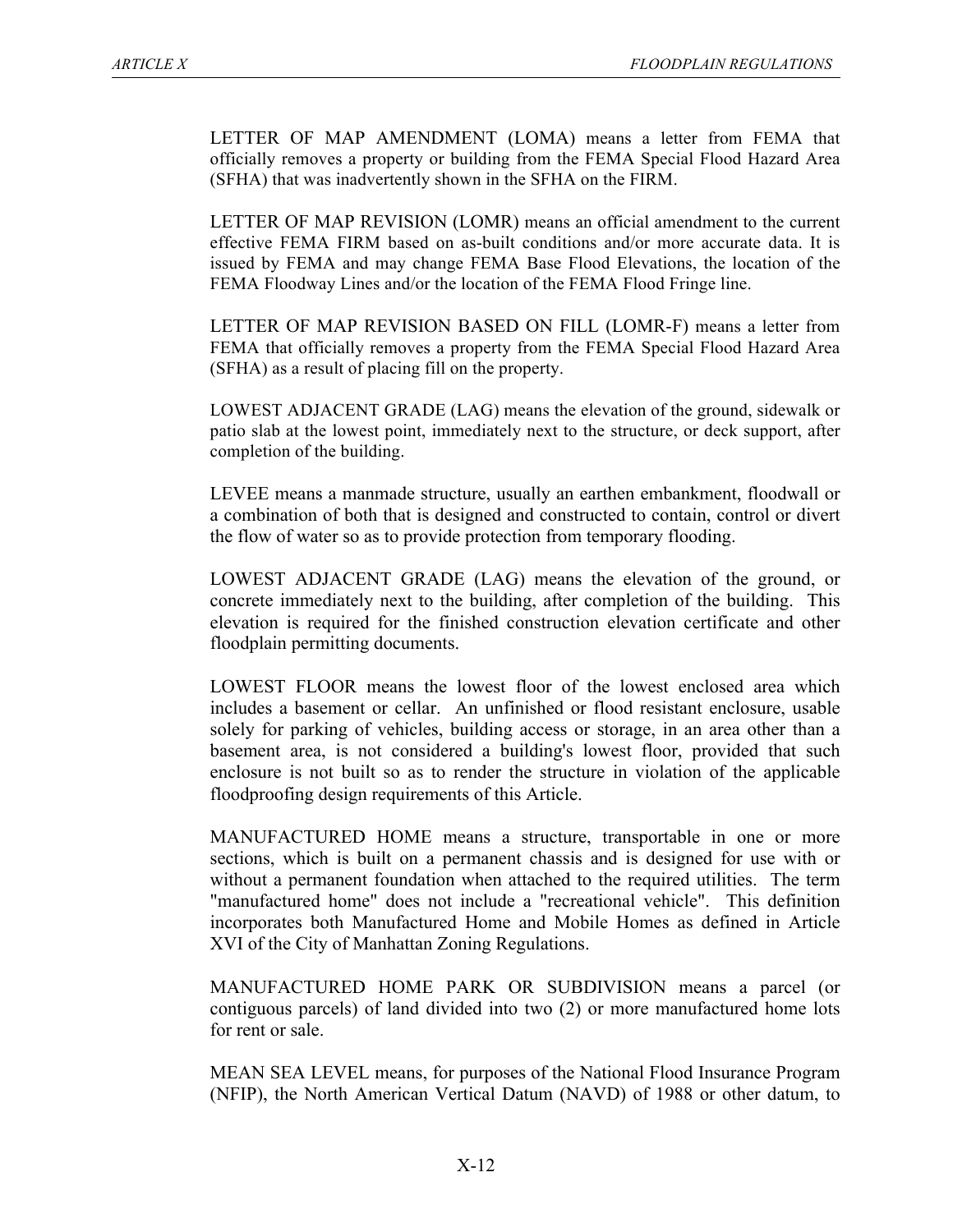which base flood elevations shown on a community's Flood Insurance Rate Map (FIRM) are referenced.

NATIONAL FLOOD INSURANCE PROGRAM (NFIP) means a federal program that provides insurance coverage for flood damage to qualified buildings in participating NFIP communities.

NEW CONSTRUCTION means, for the purposes of determining insurance rates, structures for which the "start of construction" commenced on or after April 1, 1982 the effective date of an initial Flood Insurance Rate Map and include any subsequent improvements to such structures. For floodplain management purposes, "new construction" means structures for which the "start of construction" commenced on or after February 3, 2015 and includes any subsequent improvements to such structures.

NEW MANUFACTURED HOME PARK OR SUBDIVISION means a manufactured home park or subdivision for which the construction of facilities for servicing the lots on which the manufactured homes are to be affixed (including at a minimum, the installation of utilities, the construction of streets, and either final site grading or the pouring of concrete pads) is completed on or after February 3, 2015.

NFIP means the National Flood Insurance Program.

OBSTRUCTION means any dam, wall, wharf, embankment, levee, dike, pile, abutment, projection, excavation, channel rectification, bridge conduit, culvert, building, wire, fence, rock, gravel, refuse, fill, structure or matter in, along, across, or projecting into any channel, watercourse or special flood hazard area which may impede, retard, or change the direction of the flow of water, either in itself or by catching or collecting debris carried by such water, or that is placed where the flow of water might carry the same downstream to the damage of life or property.

NON- RIVERINE REGULATORY FLOODPLAIN means the mapped floodplain in areas without a defined river channel or course, usually due to stormwater ponding effects. Flood Zones associated with Non-Riverine Regulatory Floodplains include Zones AO and AH, as designated on the FEMA Flood Insurance Rate Maps.

PERMIT means the Flood Development Permit required by this Article

PERSON includes any individual, or group of individuals, firm, partnership, association, corporation, or any other entity, including Federal, State, and local governments and agencies.

REACH means a hydraulic engineering term to describe longitudinal segments of a stream or river. A reach will generally include the segment of the flood hazard area where flood heights are influenced by a man-made or natural obstruction. In an urban area, the segment of a stream or river between two consecutive bridge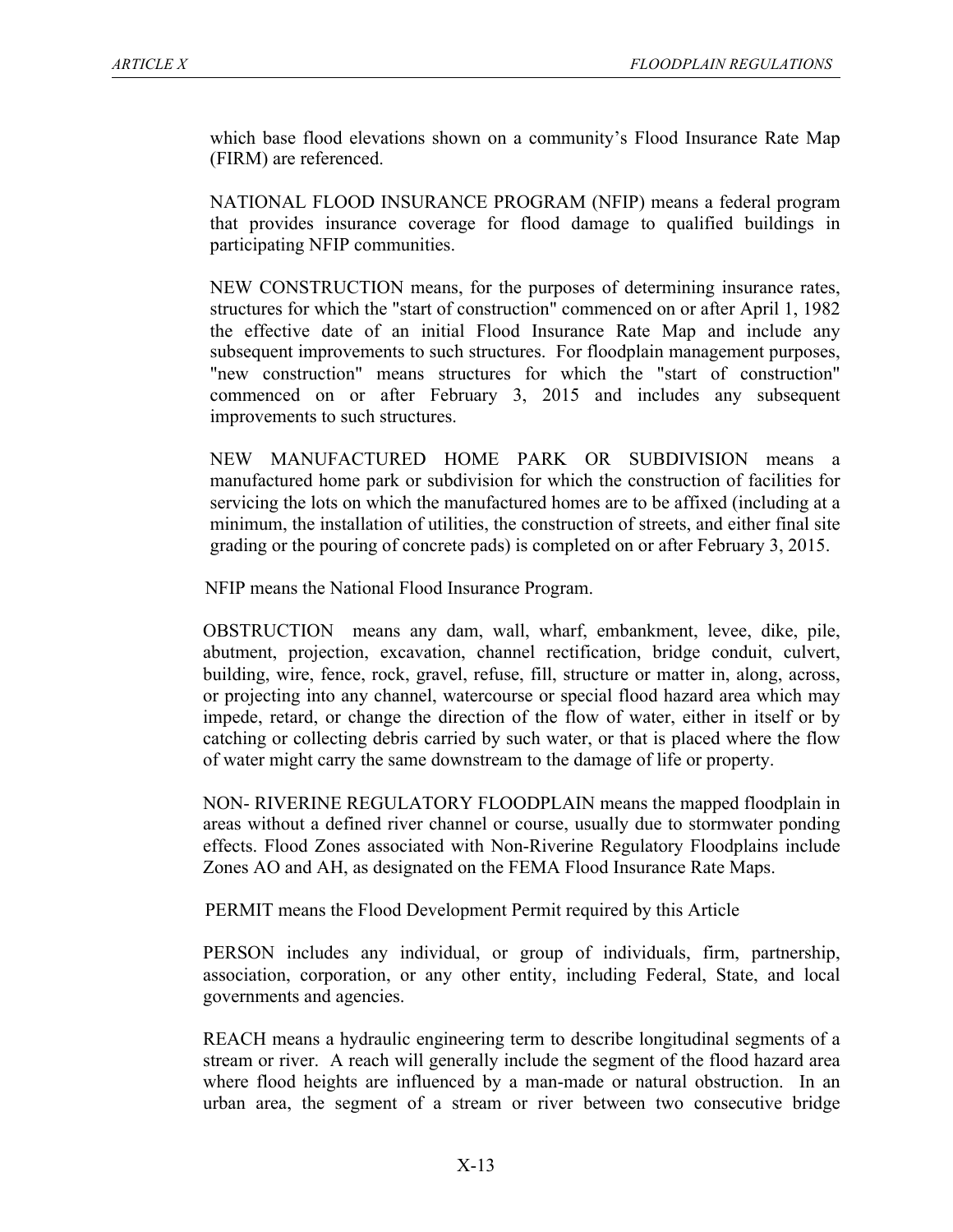crossings would typically constitute a reach.

REASONABLY SAFE FROM FLOODING means base flood waters will not inundate the land or damage structures to be removed from the Special Flood Hazard Area (SFHA) and that any subsurface waters related to the base flood will not damage existing or proposed buildings.

RECREATIONAL VEHICLE means a vehicle which is:

- (1) Built on a single chassis;
- (2) 400 square feet or less when measured at the largest horizontal projections;
- (3) Designed to be self-propelled or permanently towable by a light duty truck; and,
- (4) Designed primarily not for use as a permanent dwelling but as temporary living quarters for recreational, camping, travel, or seasonal use.

RIVERINE REGULATORY FLOODPLAIN means the mapped floodplains adjacent to a defined river channel or course. Flood Zones associated with Riverine Regulatory Floodplains include A, AE, AR and A99.

START OF CONSTRUCTION includes substantial improvement, and means the date the building permit was issued, provided the actual start of construction, repair, reconstruction, rehabilitation, addition, placement, or other improvement was within 180 days of the permit date. The actual start means either the first placement of permanent construction of a structure on a site, such as the pouring of slab or footings, the installation of piles, the construction of columns, or any work beyond the stage of excavation; or the placement of a manufactured home on a foundation or lot. Permanent construction does not include land preparation, such as clearing, grading, and filling; nor does it include the installation of streets and/or walkways; nor does it include the excavation of a basement, footings, piers, or foundations or the erection of temporary forms; nor does it include the installation on the property of accessory buildings, such as garages or sheds not occupied as dwelling units or to part of the main structure. For a substantial improvement, the actual start of construction means the first alteration of any wall, ceiling, floor, or other structural part of a building, whether or not that alteration affects the external dimensions of the building.

STRUCTURE means, for floodplain management purposes, a walled and roofed building, including a gas or liquid storage tank, that is principally above ground, as well as a manufactured home. "Structure" for insurance purposes, means a walled and roofed building, other than a gas or liquid storage tank, that is principally above ground and affixed to a permanent site, as well as a manufactured home on a permanent foundation. For the latter purpose, the term includes a building while in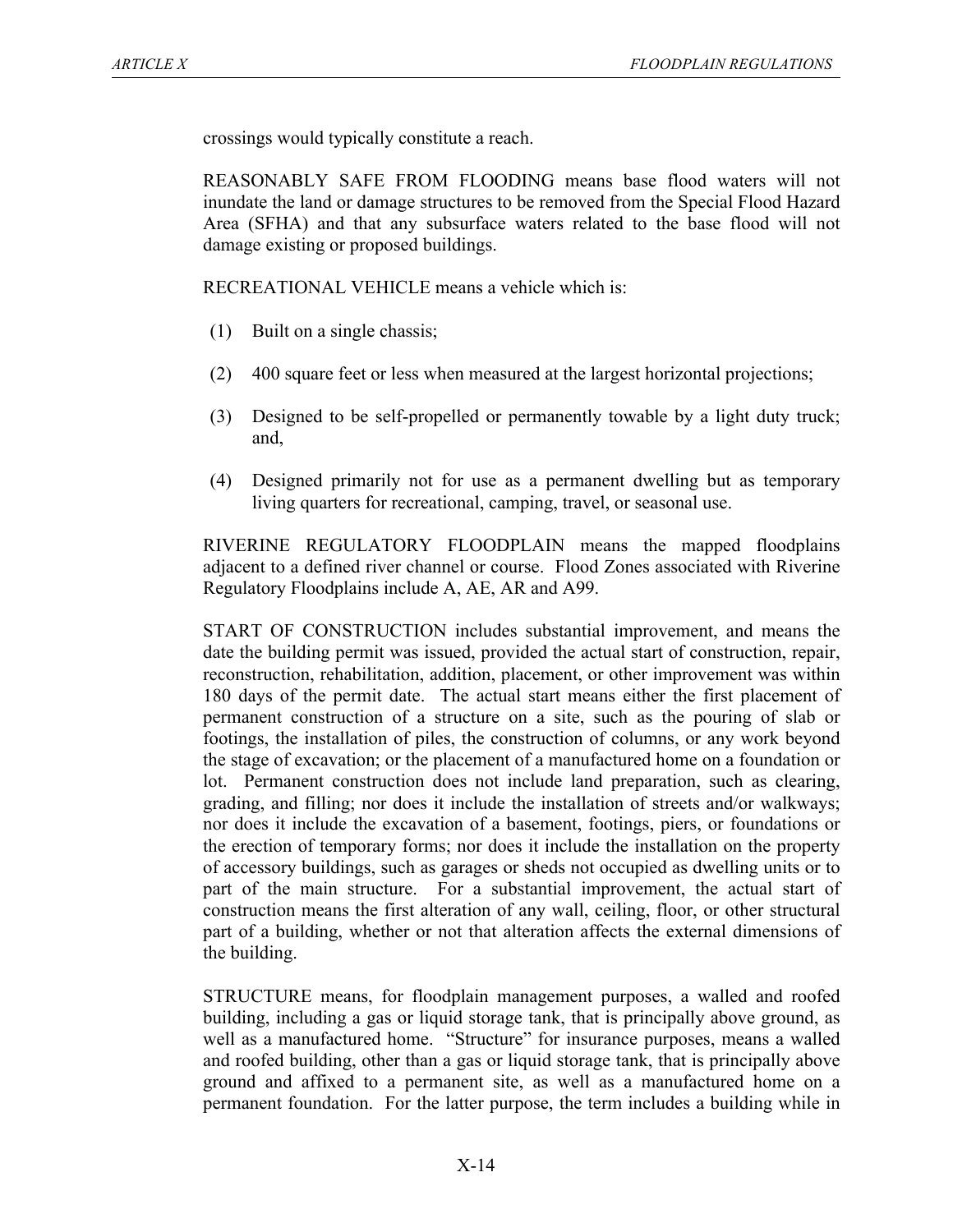the course of construction, alteration or repair, but does not include building materials or supplies intended for use in such construction, alteration or repair, unless such materials or supplies are within an enclosed building on the premises.

SUBSTANTIAL DAMAGE means damage of any origin sustained by a structure whereby the cost of restoring the structure to its before-damaged condition would equal or exceed fifty (50%) percent of the market value of the structure before the damage occurred. *Substantial Damage* also means flood-related damage sustained by a structure on 2 separate occasions during a 10-year period for which the cost of repairs at the time of each flood event, on the average, equals or exceeds 25 percent of the Fair Market Value of the structure before the damage occurred. The Fair Market Value will be determined at the time of the individual flood events.

SUBSTANTIAL IMPROVEMENT means any reconstruction, rehabilitation, addition, or improvement of a structure, the cost of which equals or exceeds fifty (50%) percent of the fair market value of the structure before the "start of construction" of the improvement. When the combined total of all improvements that alters the exterior perimeter of the structure after February 3, 2015 equals or exceeds fifty (50%) of a structure's Fair Market Value, that structure is considered a substantial improvement. Substantial Improvements shall not include repairs related to damages to a structure as defined as Substantial Damage.

The term does not, however, include either:

- (1) Any project for improvement of a structure to correct existing violations of state or local health, sanitary or safety code specifications which have been identified by the local code enforcement official and which are the minimum necessary to assure safe living conditions; or,
- (2) Any alteration of a "historic structure," provided that the alteration will not preclude the structure's continued designation as a "historic structure."

VARIANCE see "Exception."

VIOLATION means the failure of a structure or other development to be fully compliant with the community's floodplain management regulations. A structure or other development without the elevation certificate, other certifications, or other evidence of compliance required by this Article is presumed to be in violation until such time as that documentation is provided.

WATER SURFACE ELEVATION means the height, in relation to the North American Vertical Datum (NAVD) of 1988 (or other datum where specified) of floods of various magnitudes and frequencies in the floodplain.

ZONE A means an area subject to flooding by the 1% Annual Chance Flood, as shown on the Flood Insurance Rate Maps, but no Base Flood Elevation has been determined.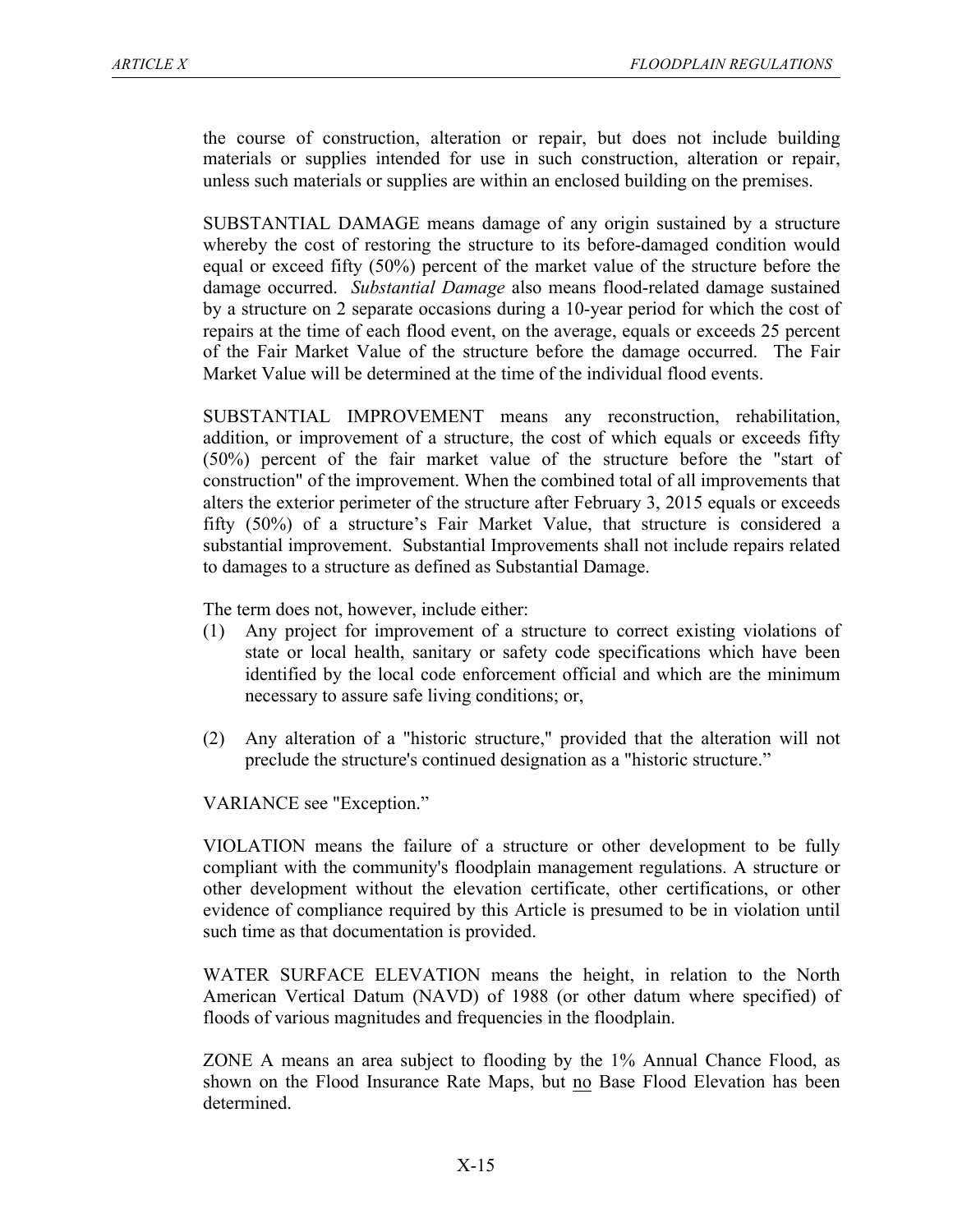ZONE AE means an area subject to flooding by the 1% Annual Chance Flood, as shown on the Flood Insurance Rate Maps, where the Base Flood Elevation has been determined.

ZONE AH means an area subject to flooding by the 1% Annual Chance Flood, as shown on the Flood Insurance Rate Maps, where the depth of flooding is between 1 to 3 feet (usually areas of ponding); and Base Flood Elevation has been determined.

ZONE AO means an area subject to flooding by the 1% Annual Chance Flood, as shown on the Flood Insurance Rate Maps, where the depth of flooding is between 1 to 3 feet (usually sheet flood on sloping terrain), where the average depths of flooding and velocities has been determined. This flood zone is usually associated with flooding from alluvial fans.

ZONE X means areas of 0.2% annual chance flood; areas of 1% annual chance flood with average depths of less than 1 foot or with drainage areas with less than 1 square mile.

ZONE X (FUTURE BASE FLOOD) means the flood risk zone that corresponds to the 1% annual chance flood that are determined based on future-conditions hydrology. No Base Flood Elevations or depths are shown on the FIRMs within this zone. The Base Flood Elevations are presented in the Flood Insurance Study.

ZONE X Protected by Levee means an area protected by a levee from the 1% annual chance flood.

# PART 2. DEVELOPMENT STANDARDS

- 10-201. Floodplain Development Permit.
	- (A) No person shall initiate or continue any development or substantial improvement, or cause the same to be done, within a Floodplain as shown on the Official Floodplain Map, without first obtaining a Floodplain Development Permit.
	- (B) A Floodplain Development Permit application shall be filed with the Floodplain Administrator on a form provided by the Floodplain Administrator, and shall include the following:
		- (1) Identification and description of the proposed work to be covered by the floodplain development permit; and,
		- (2) Description of the land on which the proposed work is to be done by lot, block, tract and house and street address, or similar description that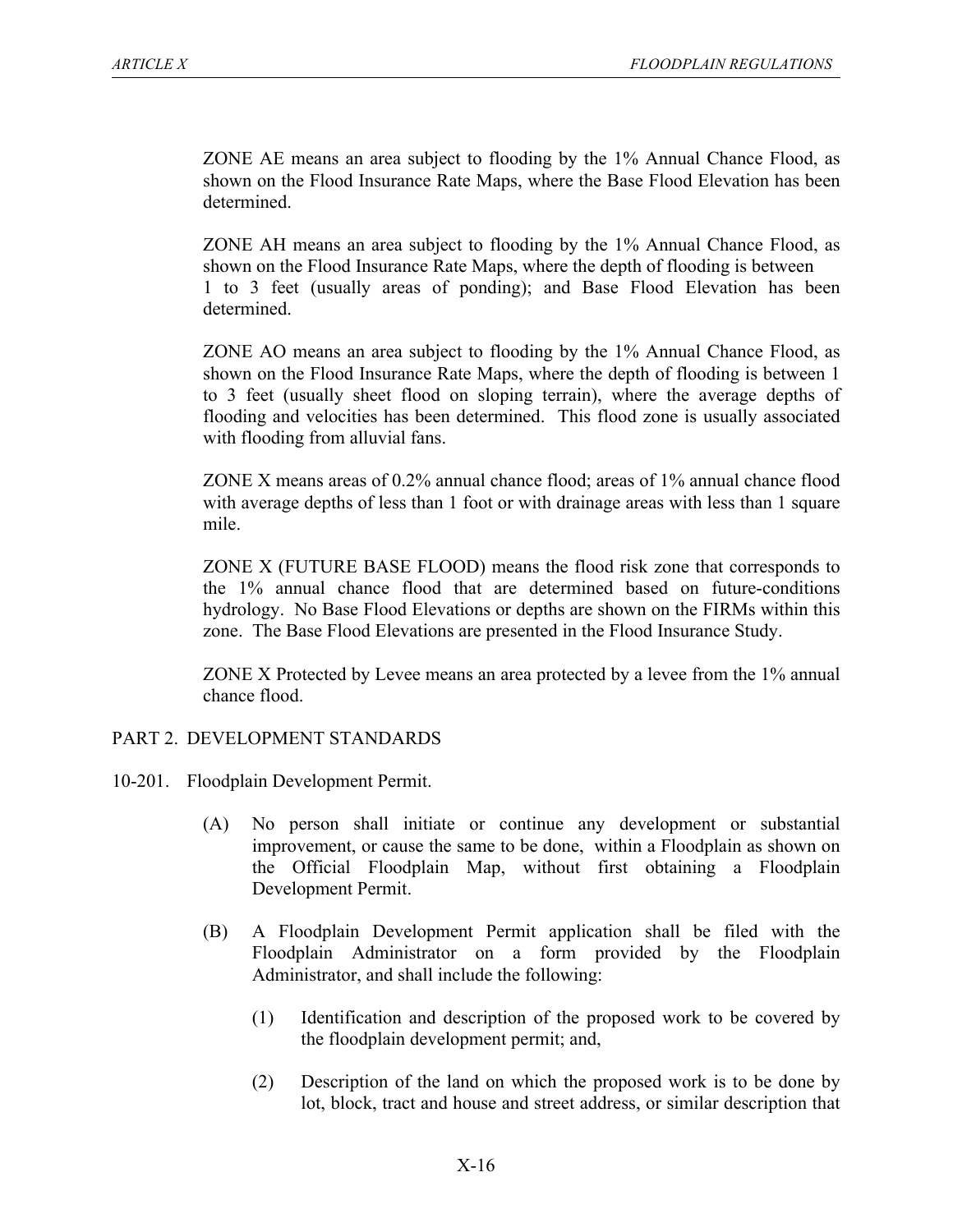will readily identify and specifically locate the proposed building or work; and,

- (3) The use or occupancy for which the proposed work is intended;
- (4) Specification of whether the proposed work is located in a designated floodway fringe or floodway; and,
- (5) When required, the fair market of the structure and the cost of the improvement;
- (6) The existing base flood elevation and the elevation of the proposed development;
- (7) The location and elevation of the structure's private utilities (i.e. electrical and heating and air conditions);
- (8) A site plan, drawn to scale, which shall include, but is not limited to, the following details of the proposed floodplain development:
	- (a) The location of the Community Special Flood Hazard Area, and the FEMA Special Flood Hazard Area as shown on the effective FIRMs or a statement that the entire site is located within a Special Flood Hazard Area.
	- (b) Location of new and existing structures on the site.
	- (c) Location of fill areas (if applicable).
	- (d) Location of compensatory storage areas (if applicable).
	- (e) Location of utility infrastructure.
	- (f) Location and slope of fill around the structure's foundation.
- (9) A Foundation Plan that is drawn to scale, which shall include but is not limited to the following:
	- (a) The proposed method of elevation, if applicable (i.e. fill, solid foundation, perimeter wall, solid backfill foundation, open foundation (crawl space) on piers or shear walls).
	- (b) If applicable, the details of the openings to facilitate the automatic equalization of hydrostatic forces from flood, as required by Section 10-205(C)(5).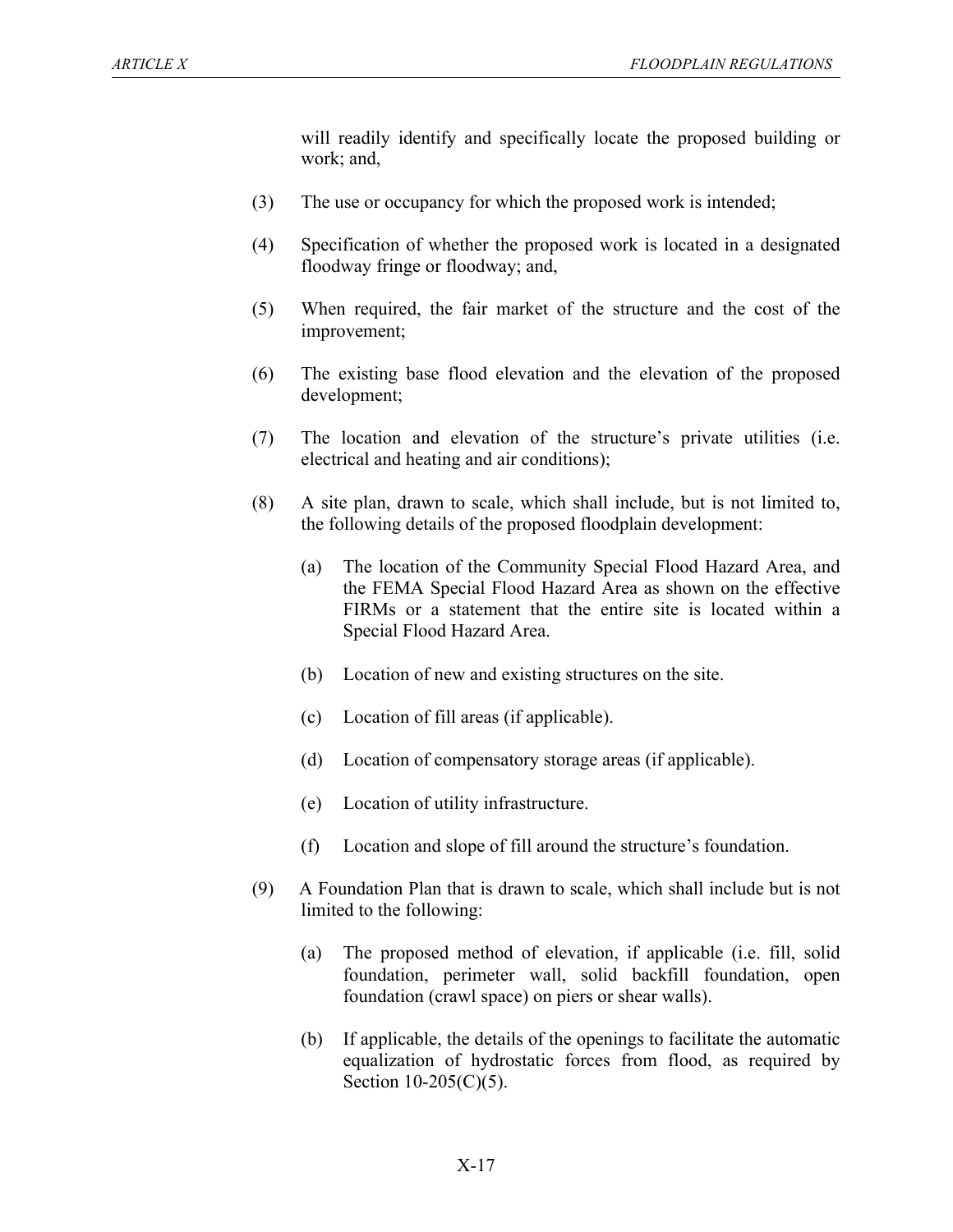- (c) If applicable, the usage of the enclosed area below the lowest enclosed floor.
- (d) If applicable, the details of the protection of public utilities and facilities, such as sewer, gas, electrical and water systems to be located and/or constructed to minimize flood damage.
- (10) If floodproofing, a Floodproofing Certificate on the appropriate FEMA form, with supporting information, including inspection and operational plans that include, but not limited to, installation, exercise and maintenance of Floodproofing measures.
- (11) For manufactured homes to be located in the Community Special Flood Hazard Areas, details pertaining to  $10\n-205(C)(6)$  shall be provided.
- (12) Signature of the property owner or the owner's authorized agent who may be required to submit evidence to indicate such authority; and,
- (13) Other information as reasonably may be required for the Floodplain Administrator to determine compliance with this Article.
- 10-202. Subdivision Requirements.
	- (A) If a subdivision proposal or other proposed new development is in the Community Special Flood Hazard Area, any such proposals shall be reviewed to assure that:
		- (1) All such proposals are consistent with the need to minimize flood damage within the flood-prone area;
		- (2) All public utilities and facilities, such as sewer, gas, electrical, and water systems are located and constructed to minimize or eliminate flood damage; and,
		- (3) Adequate drainage easements are provided to reduce exposure to flood hazards.
		- (4) Assure that base flood elevation data shall be provided by the applicant for subdivision proposals and other proposed development. Such data shall be clearly indicated on the subdivision plat and shall be subject to the requirements of Section 10-102(F), where applicable.
- 10-203. General Standards for Floodplain Development.
	- (A) No Floodplain Development Permit or building permit for new construction, subdivision proposals, substantial improvements, or repair of substantial damages, prefabricated buildings, placement of manufactured homes, and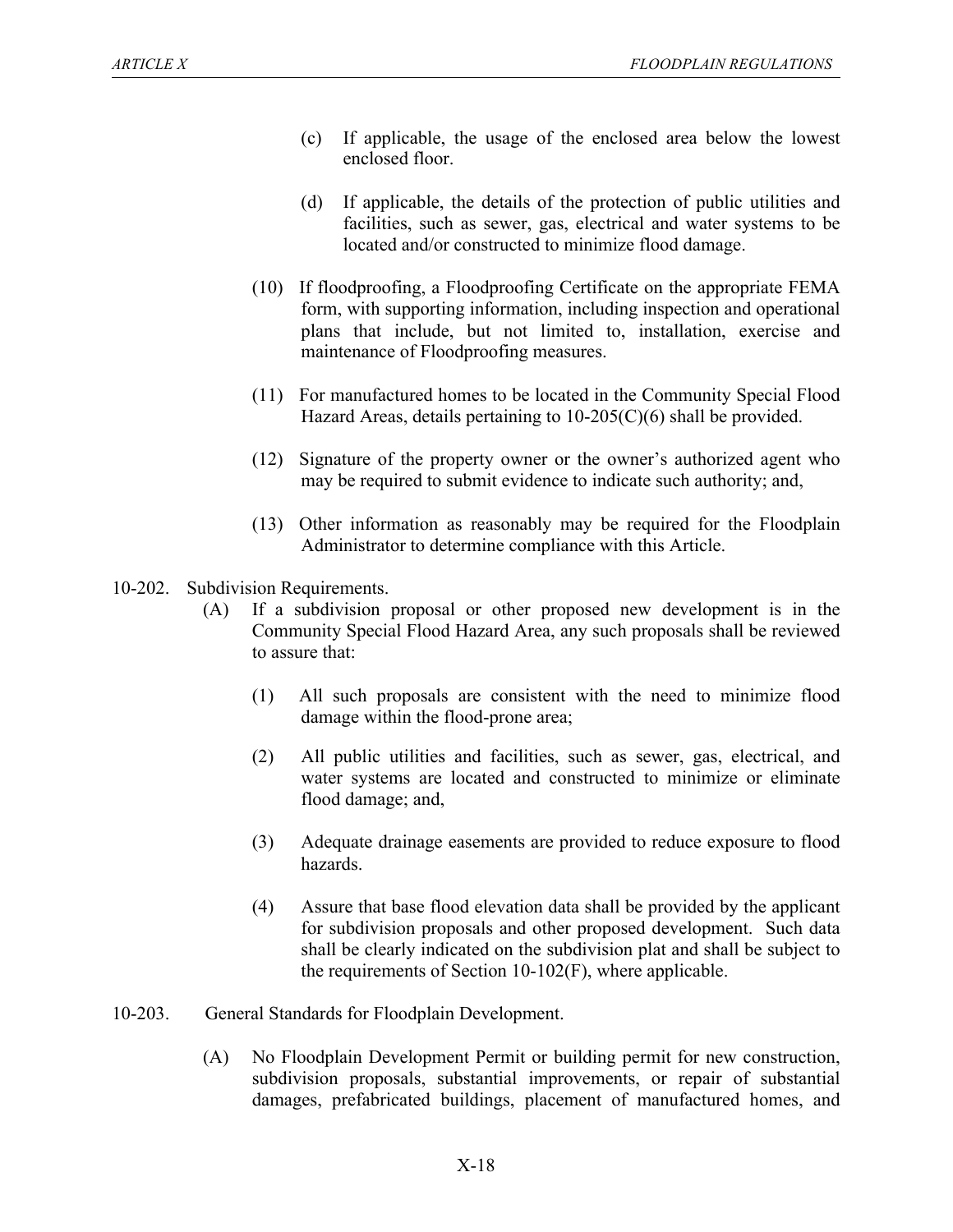other developments within the Community Special Flood Hazard Area (CSFHA) shall be granted, unless the conditions of this Section are satisfied.

- (B) New construction, subdivision proposals, substantial improvements, repair of substantial damage, prefabricated buildings, placement of manufactured homes and other developments shall meet the following requirements:
	- (1) Design or anchorage to prevent flotation, collapse or lateral movement of the structure resulting from hydrodynamic and hydrostatic loads, including the effect of buoyancy.
	- (2) New or replacement water supply systems and/or sanitary sewage systems be designed to minimize or eliminate infiltration of flood waters into the systems and discharges from the systems into flood waters, and on-site waste disposal systems be located so as to avoid impairment or contamination.
	- (3) Construction with flood resistant materials, utilizing methods and practices that minimize flood damages, and so that electrical, heating ventilation, plumbing, and air conditioning equipment and other service facilities are designed and/or located so as to prevent water from entering or accumulating within the components during conditions of flooding.
	- (4) That until a floodway has been designated, no development, including fill, may be permitted within any numbered or unnumbered Zones A or AE on the FIRM, unless the applicant for the land use has demonstrated, through the opinion of a licensed professional engineer, that the proposed use, when combined with all other existing and reasonably anticipated uses, will not increase the water surface elevation of the 100-year flood more than one (1) foot on the average cross section of the reach in which the development is located as shown on the Flood Insurance Rate Study.
	- (5) Storage of Material and Equipment.
		- (a) The storage or processing of materials that are, in time of flooding, buoyant, flammable, explosive, or could be injurious to human, animal or plant life is prohibited, unless the storage of material and equipment is not subject to major damage by floods and firmly anchored to prevent flotation or if readily removable from the area within the time available after flood warning.
	- (6) Notwithstanding any provision of this Article, sanitary landfills shall be prohibited in any Floodplain regulated by this Article.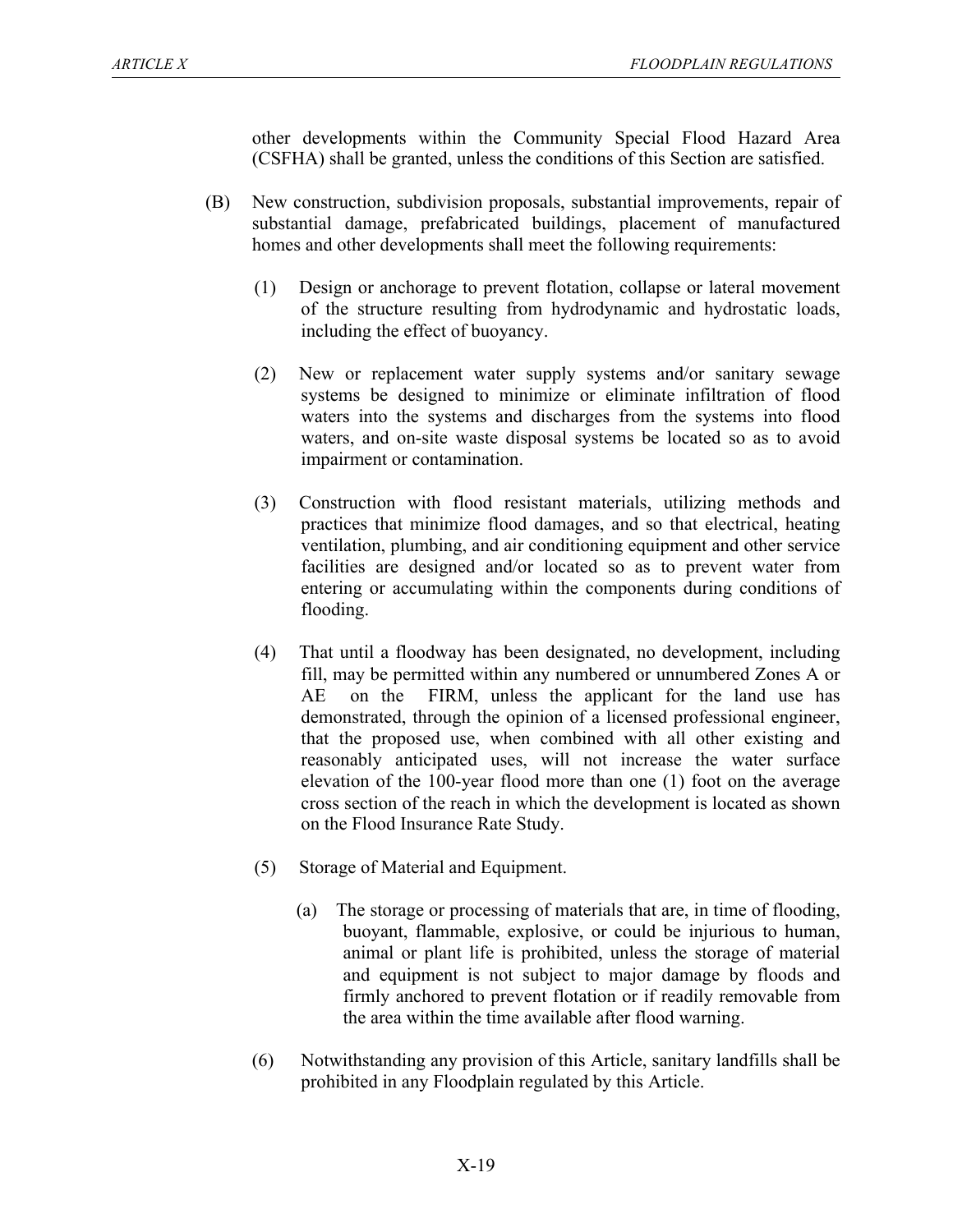- (C) Dryland Access: Contiguous Dryland Access shall be provided from a structure to land outside of the floodplain, except as exempted in 10-  $203(C)(1)$ .
	- (1) In developments where the Floodplain Administrator determines that existing street elevations, as of February 3, 2015, make compliance with 10-203(C) impractical, Contiguous Dryland Access is not required.
- 10-204. Floodway District (FW).
	- (A) Permitted Uses.
		- (1) Agricultural uses such as general farming, pasture grazing, outdoor plant nurseries, horticulture, viticulture, truck farming, forestry, sod farming, and wild crop harvesting.
		- (2) Industrial-commercial uses such as loading area, parking areas, and airport landing strips.
		- (3) Private and public recreational uses such as golf courses, tennis courts, driving ranges, archery ranges, picnic grounds, boat launching ramps, swimming area, parks, wildlife and nature preserves, game farms, fish hatcheries, shooting preserves, target ranges, trap and skeet ranges, hunting and fishing areas, hiking and horseback riding trails.
		- (4) Accessory residential uses such as lawns, gardens, parking areas and play areas, but not including structures.
		- (5) Railroads, streets, bridges, utility transmission lines, and pipelines.
		- (6) Notwithstanding the above listed permitted uses, no use shall be permitted in this district unless it is also permitted in the underlying zoning district.
	- (B) Use Limitations.
		- (1) All development, including fill, new construction, substantial improvements, and other developments shall be prohibited unless certification by a registered professional engineer is provided demonstrating that encroachments shall not result in any increase in the base flood elevation.
		- (2) Any fill or other material proposed to be deposited in the floodway must be essential to carry out the permitted uses within the floodway and must not impede the hydraulic capacity of the floodway or increase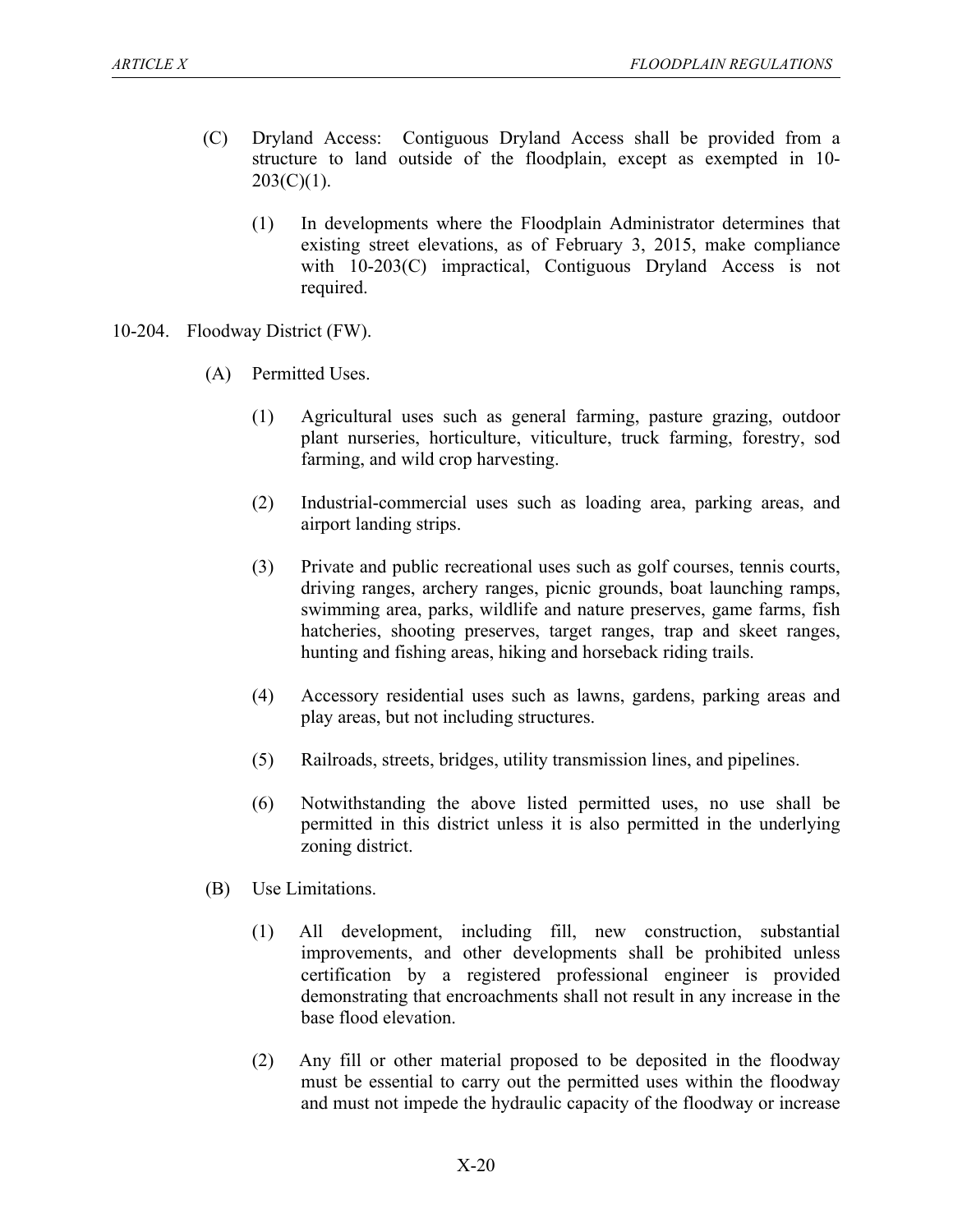the velocity of any potential flood. The amount thereof must not exceed that necessary to achieve the intended purpose, and it shall be protected against erosion by rip-rap, vegetative cover, or bulkheading.

- (3) The storage or processing of materials that are, in time of flooding, buoyant, flammable, explosive, or could be injurious to human, animal or plant life is prohibited.
- (4) Structures (temporary or permanent) as permitted in 10-204(A).
	- (a) Structures shall not be designed for human habitation.
	- (b) Structures shall have a low flood damage potential.
	- (c) Whenever permitted and possible, as determined by the Floodplain Administrator, structures shall be constructed with the longitudinal axis parallel to the direction of flood flow.
	- (d) Whenever permitted and practicable, as determined by the Floodplain Administrator, structures shall be placed approximately on the same flood flow lines as those of adjoining structures.
	- (e) Structures shall be firmly anchored to prevent flotation, which may result in damage to other structures, restriction of bridge openings and other narrow sections of the stream or river.
	- (f) Service facilities such as electrical and heating equipment shall be constructed at or above the Flood Protection Elevation for the particular area or shall be floodproofed.
- 10-205. Floodway Fringe District (FF).
	- (A) Permitted Uses.
		- (1) Any use permitted in the underlying zoning district.
	- (B) Conditional Uses. Any conditional use allowed in the underlying zoning district.
	- (C) Use Limitations.
		- (1) In all Community and FEMA Special Flood Hazard Areas where Community and FEMA Base Flood Elevation data have been provided, as set forth in Section  $10-101(B)(3)$ , the following requirements must be met: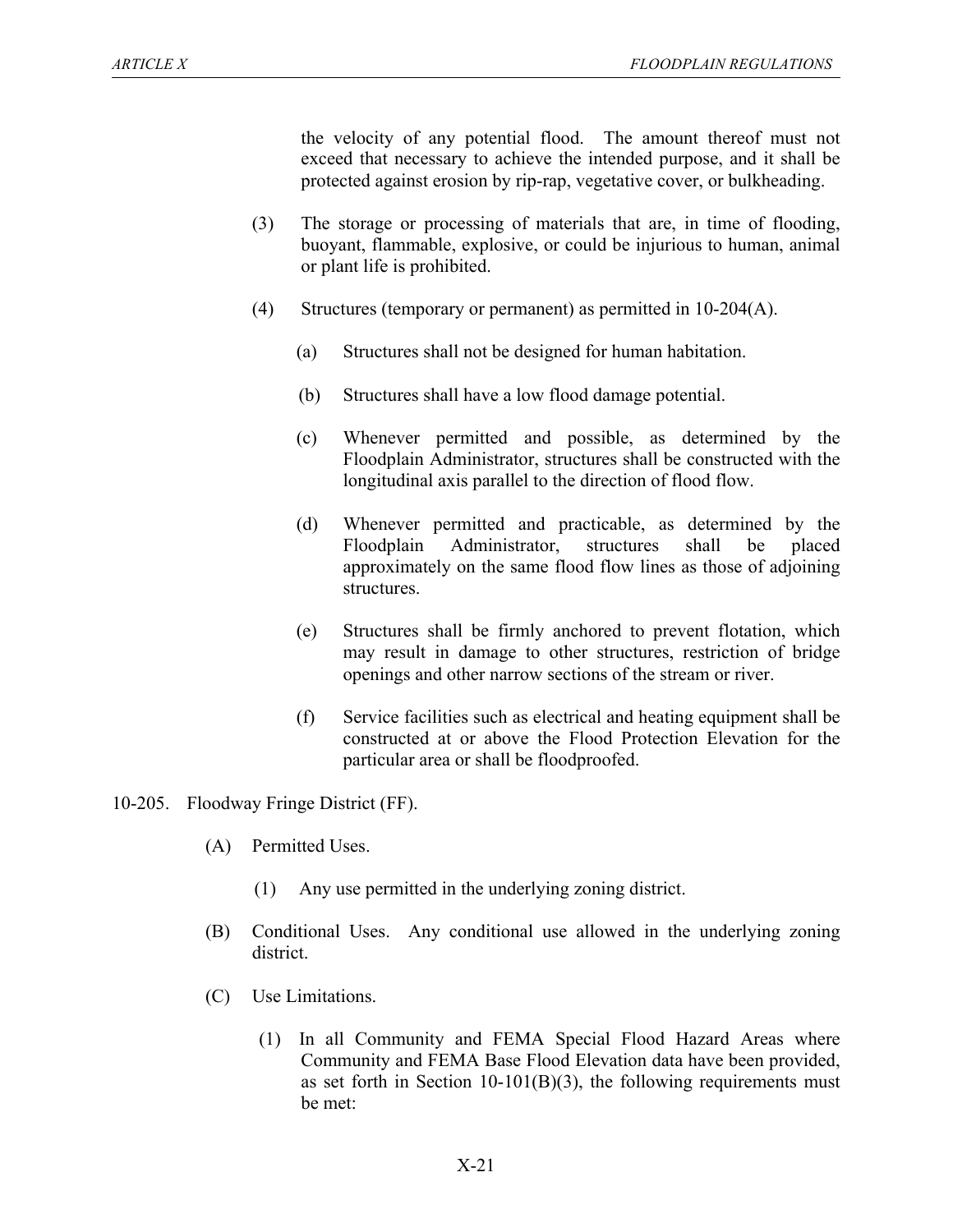- (a) Residential construction: New construction shall have the lowest floor elevated above the Flood Protection Elevation. Substantial improvement, repair of substantial damages or other improvements or additions to any existing residential structure shall comply with Section 10-205(C)(2).
- (b) New construction, substantial improvements or repair of substantial damages for all manufactured homes shall be constructed or repaired according to Section 10-205 (C)(6).
- (c) Nonresidential construction. New construction shall have the lowest floor elevated above the Flood Protection Elevation or the structure may be floodproofed in lieu of elevation, provided that all areas of the structure below the required elevation are watertight with walls substantially impermeable to the passage of water, using structural components having the capability of resisting hydrostatic and hydrodynamic loads and the effects of buoyancy. A registered professional engineer or architect shall certify that the standards of this subsection are satisfied. Substantial improvement, or repair of substantial damages or other improvements or additions to any existing nonresidential structure shall comply with Section 10-  $205(C)(2)$ .
- (d) Service facilities, such as electrical and heating equipment, shall be constructed at or above the Flood Protection Elevation for the particular area or flood proofed, where applicable.
- (2) Improvements/Additions.
	- (a) Improvements to the existing structure that do not alter or affect the external footprint of the structure are permitted, as follows:
		- (1) Non-substantial improvements shall:
			- i. Be designed to minimize flood damage;
			- ii. Be constructed of flood resistant materials; and,
			- iii. Not have any new enclosed area lower than that of the existing structure.
		- (2) Substantial improvements to existing residential structures shall have the lowest floor elevated above the Flood Protection Elevation.
		- (3) Substantial improvements to existing nonresidential structures shall have the lowest floor elevated above the Flood Protection Elevation or the structure may be floodproofed in lieu of elevation, provided that all areas of the structure below the required elevation are watertight with walls substantially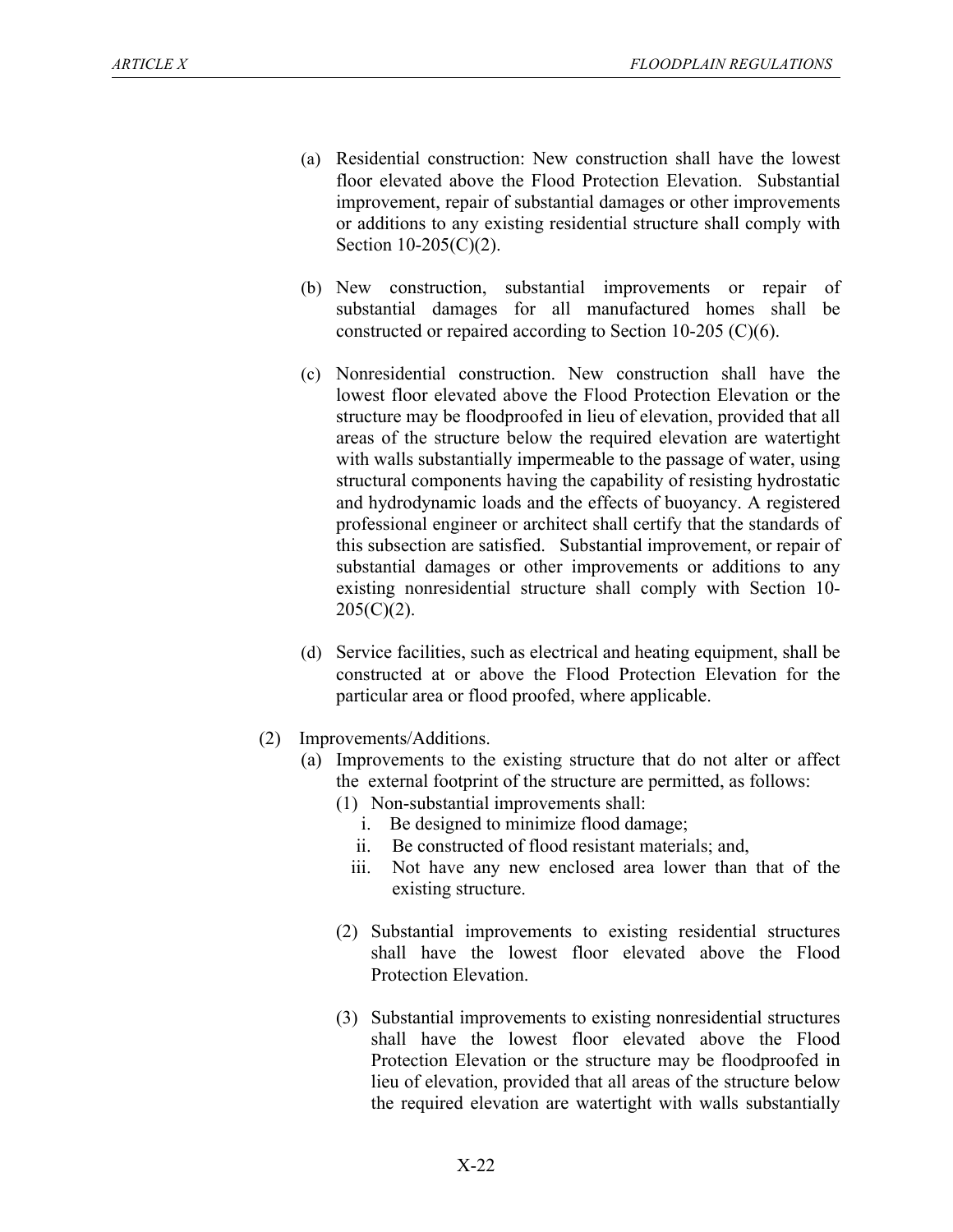impermeable to the passage of water, using structural components having the capability of resisting hydrostatic and hydrodynamic loads and the effects of buoyancy. A registered professional engineer or architect shall certify that the standards of this subsection are satisfied.

- (b) Additions or improvements to the existing structure that alters or affects the external footprint of the structure are permitted, as follows:
	- (1) Non-Substantial Improvement, only the addition and/or improvement shall have the lowest enclosed floor elevated above the Flood Protection Elevation.
	- (2) A Substantial Improvement to the existing structure and the addition and/or improvement; all improvements shall have the lowest floor elevated above the Flood Protection Elevation.
	- (3) Additions to the existing structure where only a standard door (no greater than 36 inches wide and 80 inches tall) is provided in the common wall between the existing structure and the addition and/or improvement; only the addition and/or improvement shall have the lowest floor elevated above the Flood Protection Elevation.
	- (4) Customary maintenance and/or repair shall not be considered additions and/or improvements.
	- (5) Community Base Flood Elevation Exemption to Existing Buildings. Substantial improvement or substantial damage to existing buildings having the lowest enclosed floor located at least one (1) foot above the FEMA Base Flood Elevation, but less than the Flood Protection Elevation, are exempt from the requirement to elevate the lowest enclosed floor to or above the Flood Protection Elevation, subject to the property owner signing and recording an *Affidavit of Floodplain Construction Below Community Base Flood Elevation* ("Affidavit"), in a form approved by the City, with the County Register of Deeds Office prior to the issuance of a building permit. The signed Affidavit will acknowledge that the property owner elected to proceed with the renovations/rehabilitations, and was made aware of the Community Base Flood Elevations and that in the future there may be:
		- (a) Potential for flood losses,
		- (b) Potential for mandatory purchase of flood insurance,
		- (c) Potential for FEMA substantial improvement rules to apply, and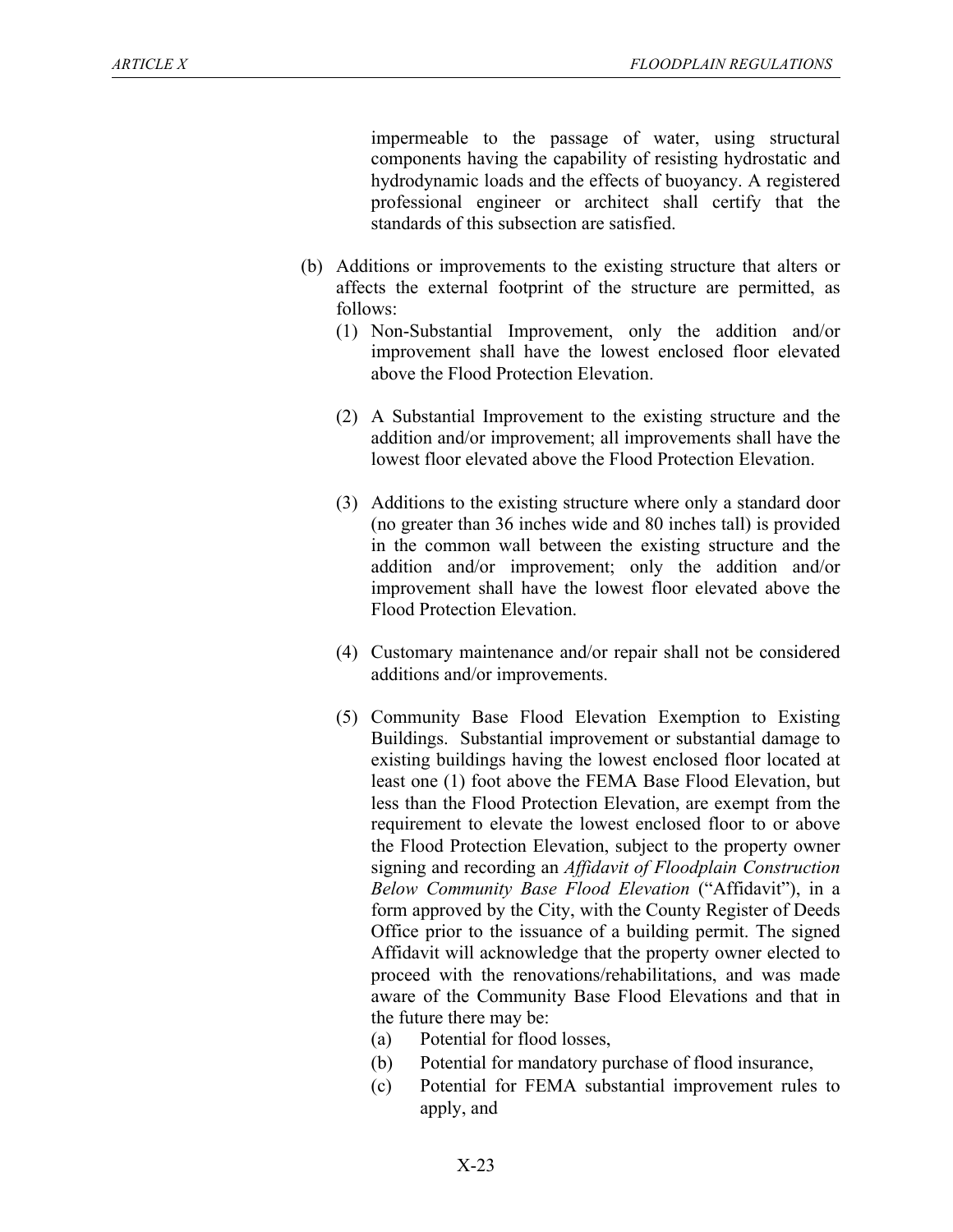- (d) No local funds may be available for flood mitigation assistance (buyouts, elevation, etc).
- (3) Land accessory to commercial or industrial uses such as yards, railroad tracks and parking areas which are below the Community Base Flood Elevation shall not be designed for, designated for, or used by the general public if the area is subject to inundation to a depth greater than four (4) feet or subject to flood velocities greater than four (4) cubic feet per second upon the occurrence of the base flood.
- (4) Public or private utility facilities, roads, railroad tracks, and bridges shall be designed to minimize increases in the Community Base Flood Elevation. Protection to or above the Community Base Flood Elevation shall be provided where failure or interruption of these public or private facilities would result in danger to the public health or safety or where such facilities are essential to the orderly functioning of the area. Where failure or interruption of service would not endanger life or health, a lesser degree of protection may be provided for minor or auxiliary roads, railroads or utilities.
- (5) Elevated Buildings. All new construction, substantial improvements or repair of substantial damages, with fully enclosed areas below the lowest enclosed floor that are subject to flooding, shall be designed to automatically equalize hydrostatic flood forces on exterior walls by allowing for the entry and exit of floodwaters. Designs for meeting this requirement must be certified by a registered professional engineer or architect and must meet or exceed the following minimum criteria:
	- (a) Enclosed areas shall not be designed for human habitation and shall only be used for parking of vehicles, building access or limited storage. The walls shall be designed to allow for the entry and exit of floodwaters to automatically equalized hydrostatic flood forces on exterior walls.
	- (b) Designs for complying with this requirement must meet the following minimum criteria and be certified by a professional engineer or architect that:
		- (1) A minimum of two (2) openings having a total net area of not less than one (1) square inch for every square foot of enclosed area subject to flooding shall be provided;
		- (2) The bottom of all openings shall be no higher than one (1) foot above grade;
		- (3) Openings may be equipped with screens, louvers, or other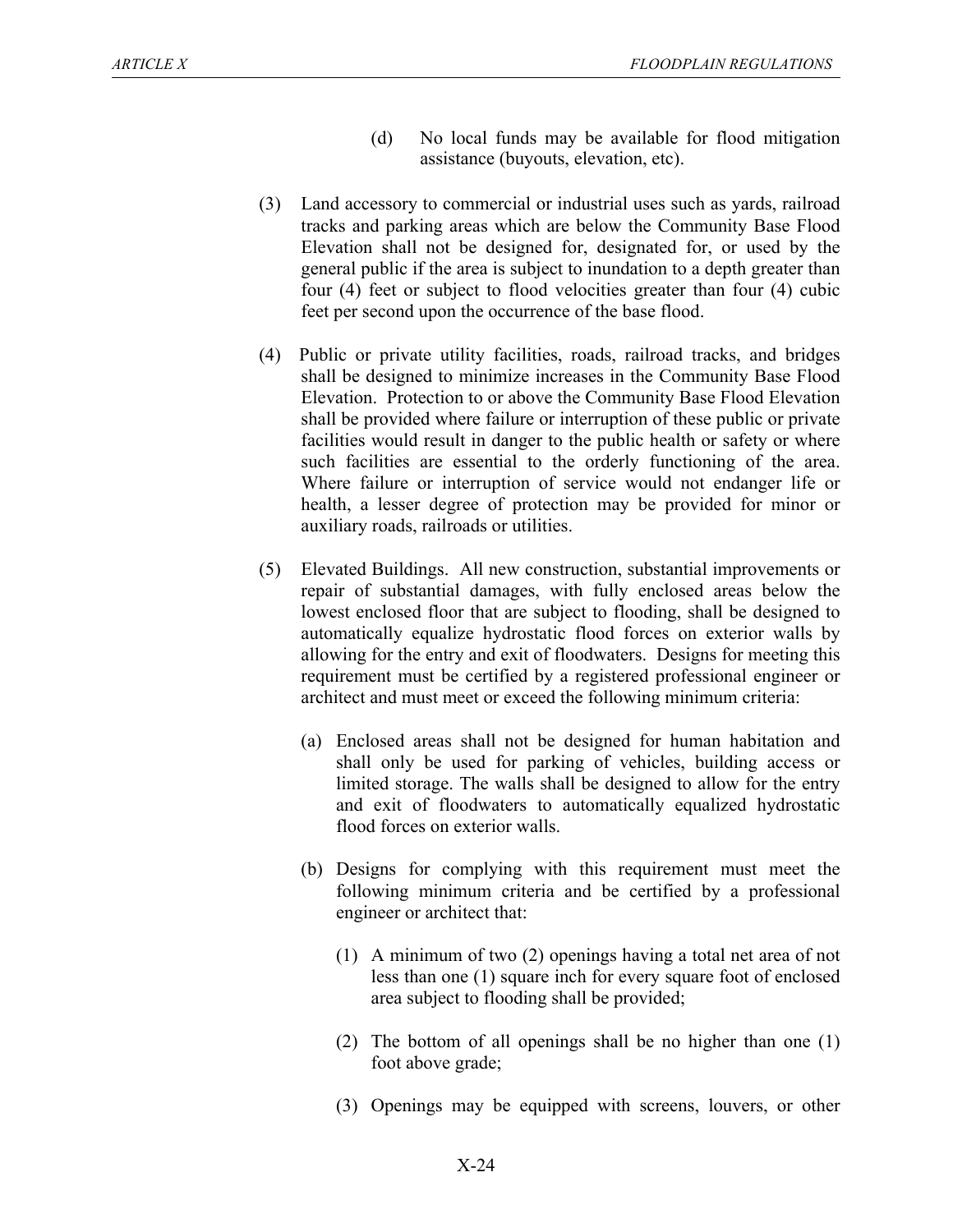coverings or devices provided that they permit the automatic entry or exit of floodwaters; and,

- (4) Openings must be on different sides of the enclosed area, if possible.
- (c) For enclosed spaces that are six (6) feet or higher, an *Enclosed Space Restrictive Covenant ("*Covenant") shall be completed on a form approved by the City and filed with the County Register of Deeds Office prior to the issuance of a building permit. The Covenant will declare that the property owner will comply with Section 10-  $205(5)$ .
- (6) Manufactured Homes.
	- (a) All manufactured homes shall be anchored to resist flotation, collapse, or lateral movement. Manufactured homes must be anchored in accordance with local building codes and/or FEMA guidelines, and approved by the City of Manhattan. In the event that over-the-top frame ties to ground anchors are used, the following specific requirements (or their equivalent) shall be met:
		- (1) Over-the-top ties be provided at each of the four corners of the manufactured home, with two additional ties per side at intermediate locations and manufactured homes less than fifty (50) feet long requiring only one (1) additional tie per side;
		- (2) Frame ties be provided at each corner of the home with five (5) additional ties per side at intermediate points and manufactured homes less than fifty (50) feet long requiring four (4) additional ties per side;
		- (3) All components of the anchoring system be capable of carrying a force of 4,800 pounds; and
		- (4) Any additions to manufactured homes be similarly anchored.
	- (b) Prior to the installation of a manufactured home within the Community Special Flood Hazard Area on the Community's FIRM, a plan for all anchoring, over-the-top frame ties to ground anchor and foundation plans shall be submitted to, and approved by, the Floodplain Administrator, City Engineer and Building Official. Plans shall be designed and certified by a registered professional engineer that is licensed in the State of Kansas, or a registered professional architect that is licensed in the State of Kansas. The plans shall be designed to take into account the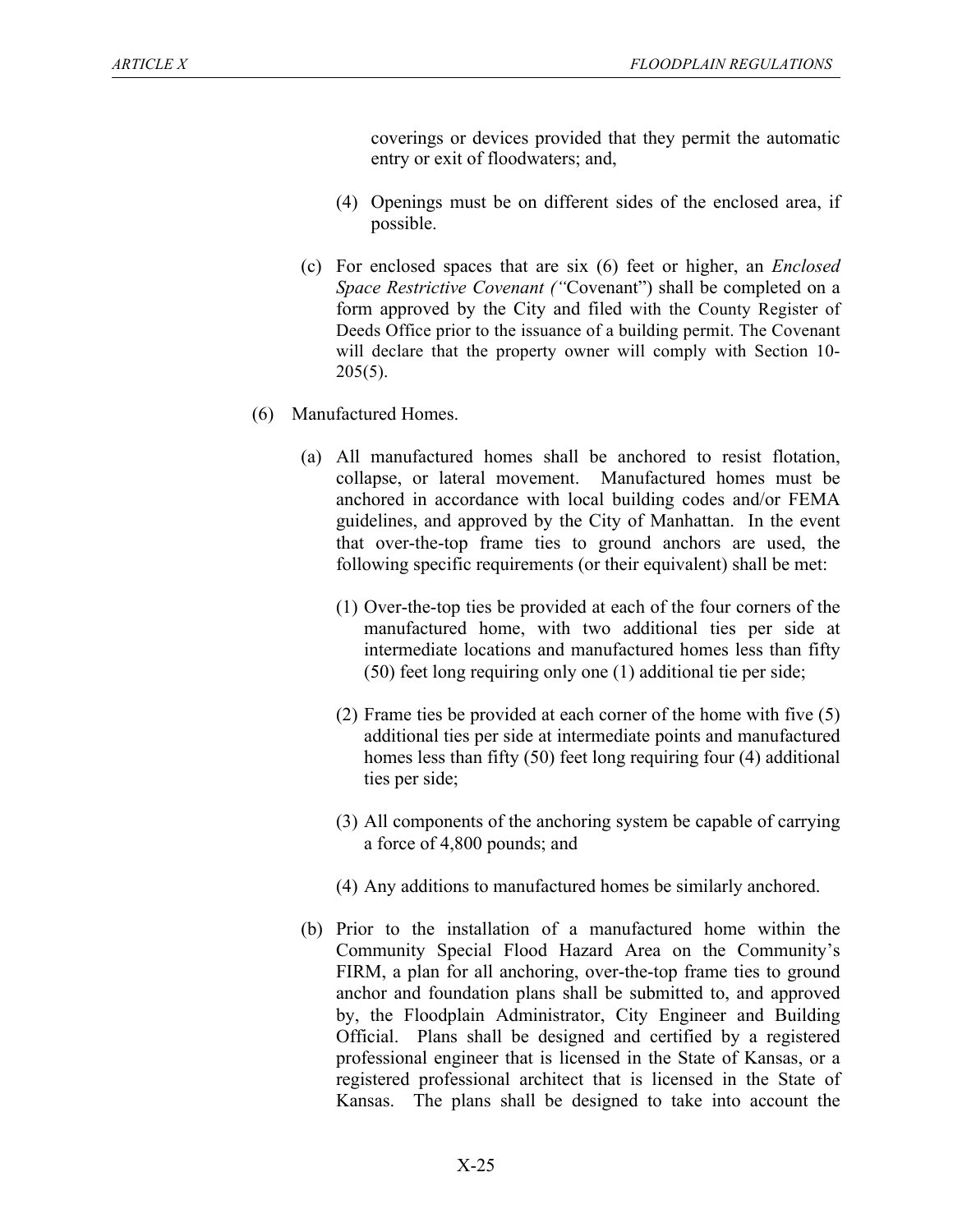specific flood characteristics of the site on which the manufactured home will be placed.

- (c) All manufactured homes to be placed within the Community Special Flood Hazard Area on the Community's FIRM shall be securely anchored to an adequately anchored foundation system in accordance with the provisions of Sections  $10-205(C)(6)(a)$  and (b) and shall be constructed according to Section  $10-205(C)(1)$  when located:
	- (1) Outside of a manufactured home park or subdivision;
	- (2) In a new manufactured home park or subdivision; or,
	- (3) In an expansion to an existing manufactured home park or subdivision.
- (d) All manufactured homes to be placed within the Community Special Flood Hazard Area on the Community's FIRM shall be securely anchored to an adequately anchored foundation system in accordance with the provisions of Section  $10-5C(6)(a)$  and (b) and shall either be constructed according to Section  $10-205(C)(1)$ , or shall be elevated on a permanent foundation in accordance with Section  $10-205(C)(6)(b)$ , and so that the lowest enclosed floor is at least Flood Protection Elevation when located as certified by a licensed land surveyor or professional engineer.
	- (1) In an existing manufactured home park or subdivision on which a manufactured home has incurred substantial damage.
- (e) All manufactured homes that are not subject to the provisions of Section 10-205( $C$ )(6)(c) and (d), and to be placed or substantially improved on sites in an existing manufactured home park or subdivision within the Community Special Flood Hazard Area on the community's FIRM shall be elevated so that either:
	- (1) The lowest floor of the manufactured home is at least one (1) foot above the Flood Protection Elevation, as certified by a licensed land surveyor or professional engineer, and in accordance with the provisions of Section  $10-205(C)(6)(a)$  and (b); or,
	- (2) The manufactured home chassis is supported by reinforced piers or other foundation elements of at least equivalent strength that are no less than thirty six (36) inches in height above grade and be securely anchored to an adequately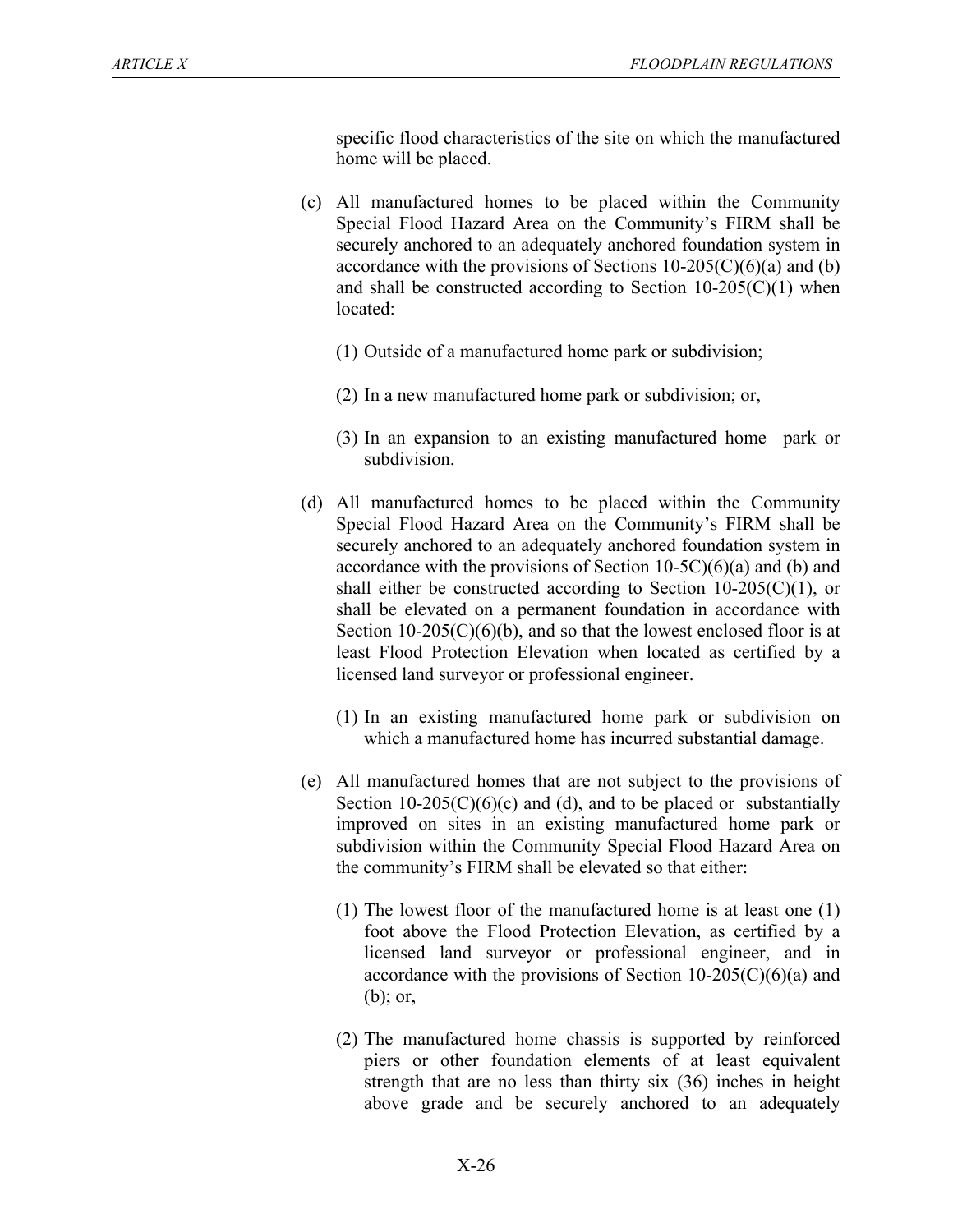anchored foundation system in accordance with the provisions of Section 10-205(C)(**6**)(a) and( b).

- (7) Critical Facilities and accessory uses in all Community Special Flood Hazard Areas shall be a minimum of 2 feet above the 0.2% annual chance flood elevation and that elevation shall be used as the basis for access (ingress-egress).
- (8) Areas of Shallow Flooding (AO and AH zones).
	- (a) Located within the areas of special flood hazard as described in Section 10-102(A) and (B) are areas designated as AO and AH zones. These areas have special flood hazards associated with base flood depths of one (1) to three (3) feet where a clearly defined channel does not exist and where the path of flooding is unpredictable and indeterminate. The following provisions apply:
	- (b) AO Zones.
		- (1) All new construction and substantial improvements of residential structures, including manufactured homes, shall have the lowest floor, including basement, elevated above the highest adjacent grade at least as high as the depth number specified in feet on the community's FIRM (at least two (2) feet if no depth number is specified).
		- (2) All new construction and substantial improvements of any commercial, industrial, or other non-residential structures, including manufactured homes, shall have the lowest floor, including basement, elevated above the highest adjacent grade at least as high as the depth number specified in feet on the community FIRM (at least two (2) feet if no depth number is specified) or together with attendant utilities and sanitary facilities be completely floodproofed to that level so that the structure is watertight with walls substantially impermeable to the passage of water and with structural components having the capability of resisting hydrostatic and hydrodynamic loads and effects of buoyancy.
		- (3) Adequate drainage paths shall be required around structures on slopes, in order to guide floodwaters around and away from proposed structures.
	- (c) AH Zones.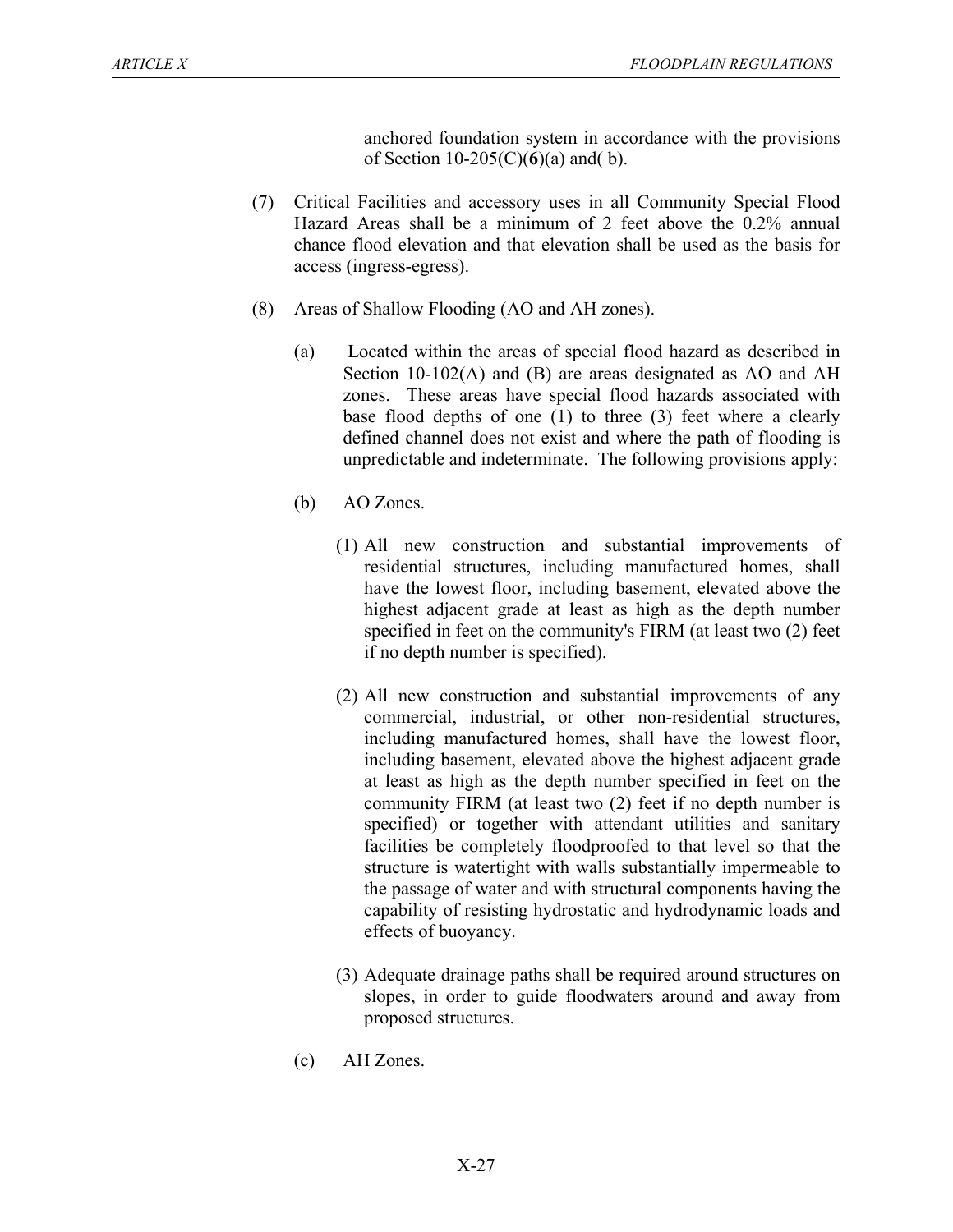- (1) The specific standards for all areas of special flood hazard where base flood elevation has been provided shall be required as set forth in Section 10-203.
- (2) Adequate drainage paths shall be required around structures on slopes, in order to guide floodwaters around and away from proposed structures.
- (9) Recreational Vehicles.
	- (a) Recreational vehicles placed on sites within the FEMA Special Flood Hazard Area, on the community's FIRM shall:
		- (1) Be on the site for fewer than 180 consecutive days; or,
		- (2) Be fully licensed and ready for highway use, which is defined as the vehicle being on wheels or jacking system, is attached to the site only by quick-disconnect type utilities and security devices, and has no permanently attached additions; or
		- (3) Meet this Article's permitting, elevation, and anchoring requirements for manufactured homes.
- (10) Compensatory Storage: Any development, including fill, new construction, substantial improvement, or other encroachment within the Community Special Flood Hazard Area shall not result in an increase in the FEMA 1% Annual Chance Flood elevation that is greater than onetenth of a foot (0.10'), unless compensatory storage is provided. The rise of the flood elevation shall be documented and certified by a registered professional engineer. Compensatory storage must meet the following requirements:
	- (a) For developments in a Riverine Regulatory Floodplain: Hydraulically equivalent compensatory storage shall be at least equal to 1.2 times the volume of floodplain storage lost or displaced.
	- (b) For developments in a Non-Riverine Community Special Flood Hazard Area: Hydraulically equivalent compensatory storage shall be at least equal to the volume of floodplain storage lost or displaced.
	- (c) The floodplain storage displaced below the existing 10-year storm flood elevation shall be replaced below the existing 10-year storm flood elevation.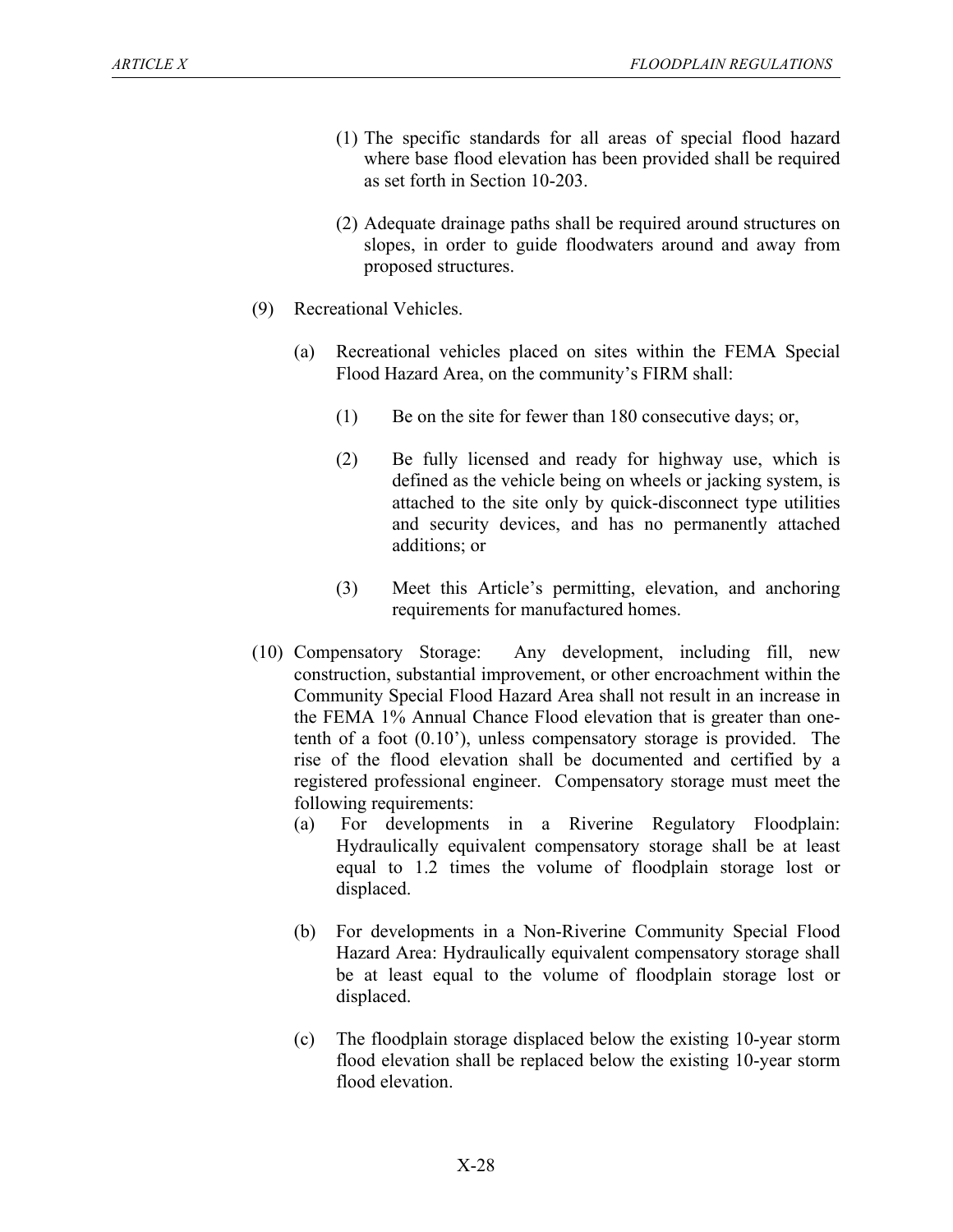- (d) Areas devoted to compensatory storage shall be designed to drain freely and openly to the channel and located opposite or adjacent to fill areas.
- (e) A drainage easement and restrictive covenant on a form provided by the City shall be filed with the Register of Deeds office to provide for continued maintenance and prohibit any modification of the compensatory storage areas.
- (f) An as-built survey by a licensed surveyor and verification that the compensatory storage constructed meets these requirements shall be provided to the City following the completion of the development or fill project.
- (g) Compensatory storage shall avoid disruption of wetlands and natural wetland buffers, unless permitted by applicable State and Federal agencies.
- (h) These compensatory storage regulations shall not supercede the requirements of Section 10-204.
- (11) Exceptions to the Compensatory Requirement
	- (a) New development or redevelopment projects that disturb less than one (1) acre shall be exempt from the regulations in Section 10- 205(C)(10)
		- (1) Except that new development or redevelopment projects that are less than one (1) acre, but is part of a larger common plan of development or sale shall not be exempt from the regulations of this section.
	- (b) Top dressing of not more than four (4) inches of topsoil within the FEMA Special Flood Hazard Area on private property shall be permitted to stabilize existing erosion control problems, establish vegetative cover, minor post-construction best management practice structures or to restore the grade of an existing development following a documented flood event.
		- (1) Top dressing shall be permitted on a per-parcel basis and not impact adjoining property drainage patterns.
		- (2) Top dressing shall comply with all soil erosion and sedimentation requirements (Code of Ordinance Sec. 32- 194).
		- (3) Repeat top dressing application for restoring the grade following a documented flood event shall be limited to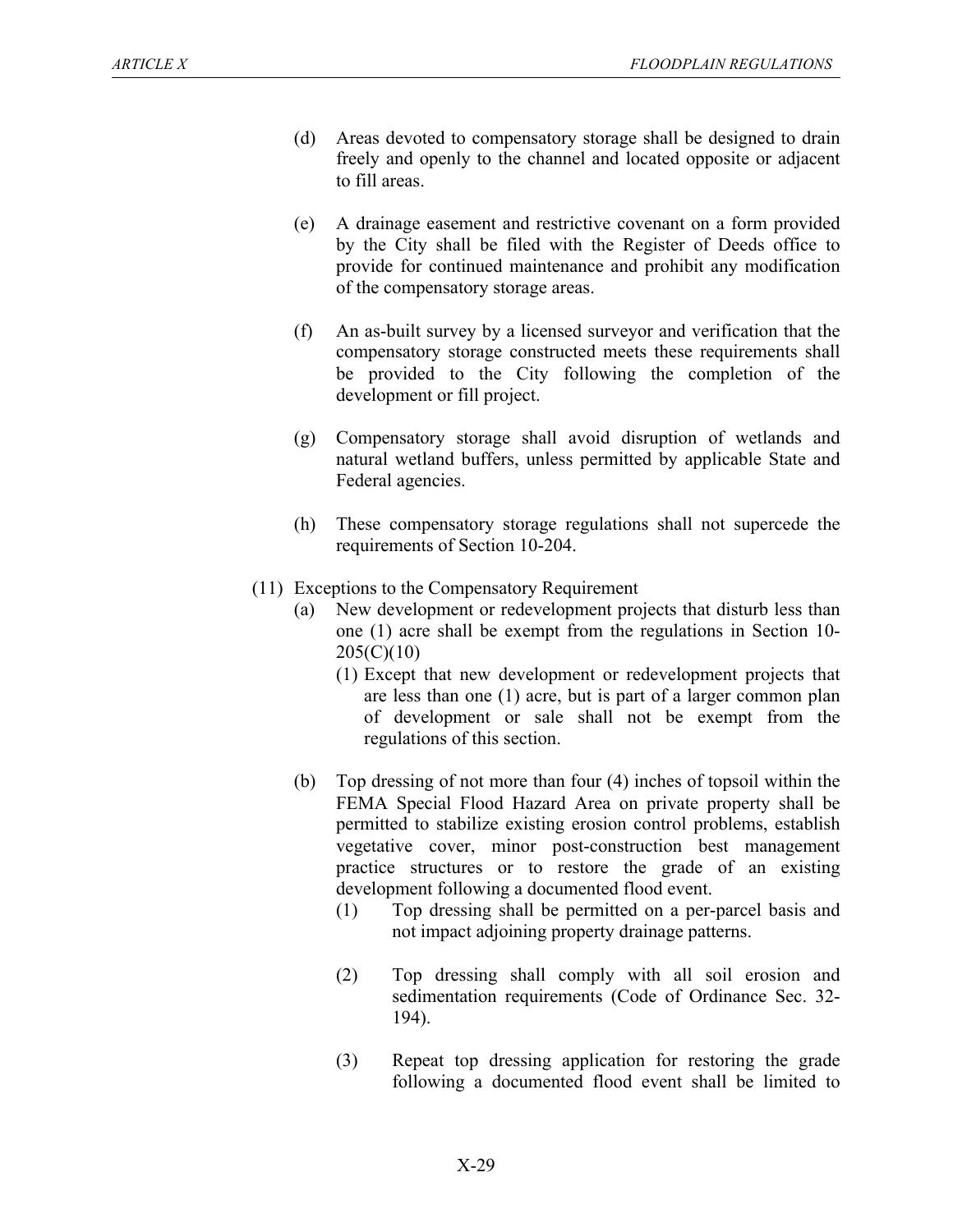documented flood events with topographic or photographic evidence of erosion.

- (4) Top dressing to restore the grade following a flood event shall be limited to the pre-erosion elevation within the FEMA Special Flood Hazard Area.
- (5) Upon approval from the Floodplain Administrator, compensatory storage shall not be required.
- (6) This provision shall not be applicable for new developments.
- (c) Minor public or private utility projects such as street resurfacing and rehabilitation, certain utility infrastructure and accessories (e.g. hydrants, poles, manholes and underground pipes), bridge/culvert rehabilitation projects, landscaping, stream rehabilitations and minor water quality features are deemed negligible impacts and are not required to provide compensatory storage, unless specifically required by the Director of Public Works or his/her designee.

## PART 3 EXCEPTIONS

- 10-301. Authorization.
	- (A) The Board of Zoning Appeals may grant exceptions from the Floodplain Regulations subject to the following requirements and following the application and hearing and notification process outlined in Article XIV:
		- (1) Exceptions shall not be issued by the Board of Zoning Appeals within any designated regulatory floodway if any increase in flood levels during the base flood discharge would result. The determination of whether or not any increase in flood levels during the base flood discharge shall be made by a professional engineer and said determination shall be provided at the time of the application to the Board of Zoning Appeals.
		- (2) The Board may authorize issuance of an exception for the reconstruction, rehabilitation, or restoration of structures listed on the National Register of Historic Places or the Register of Historic Kansas Places without regard to the requirements set out in this Article.
		- (3) No exception shall be issued in connection with new construction or substantial improvements except upon:
			- (a) A lot of 1/2 acre or less in size contiguous to and surrounded by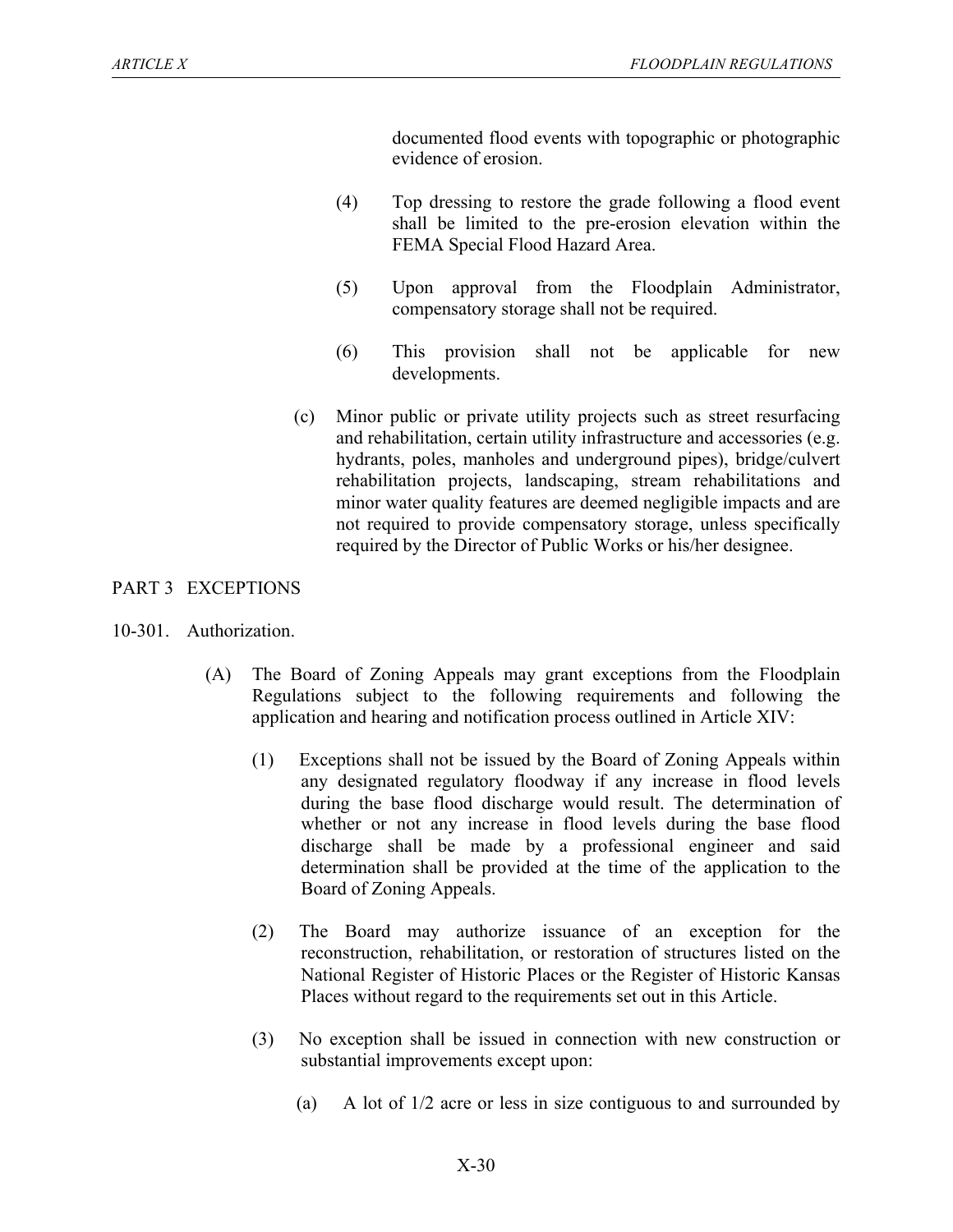lots with existing structures constructed below the base flood level; or,

- (b) A lot of any size, which because of physical limitations, legal restrictions enforceable by the City or these regulations is incapable of being subdivided and which is contiguous to and surrounded by lots with existing structures constructed below the base flood level; or,
- (c) A lot of any size which contains a condition unique to the property in question, not ordinarily found in the same Zoning District, not created by an action or actions of the property owner or applicant, and requiring the requested exceptions.
- (4) Exceptions shall only be issued upon:
	- (a) A showing of good and sufficient cause; and,
	- (b) A determination that failure to grant the exception would result in exceptional hardship to the applicant; and
	- (c) A determination that the granting of an exception will not result in increased flood heights, additional threats to public safety, extraordinary public expense, create nuisances, cause fraud on or victimization of the public, or conflict with existing local laws or ordinances.
	- (d) An exception shall only be issued upon a determination that the exception is the minimum necessary, considering the flood hazard, to afford relief.
- 10-302 Notice to Applicant. Upon approval of an exception, the Floodplain Administrator shall notify the applicant in writing that:
	- (A) Flood insurance requirements remain in place for any excepted use or structure and cannot be excepted by the City of Manhattan,
	- (B) The issuance of an exception to construct a structure below the base flood level could result in increased premium rates for flood insurance, and
	- (C) Such construction below the base flood level increases risks to life and property.
- 10-303 Records. The Floodplain Administrator shall maintain a copy of the written findings of fact, written decisions and notices issued by the Board of Zoning Appeals for any exception granted under this section. The Floodplain Administrator shall report such